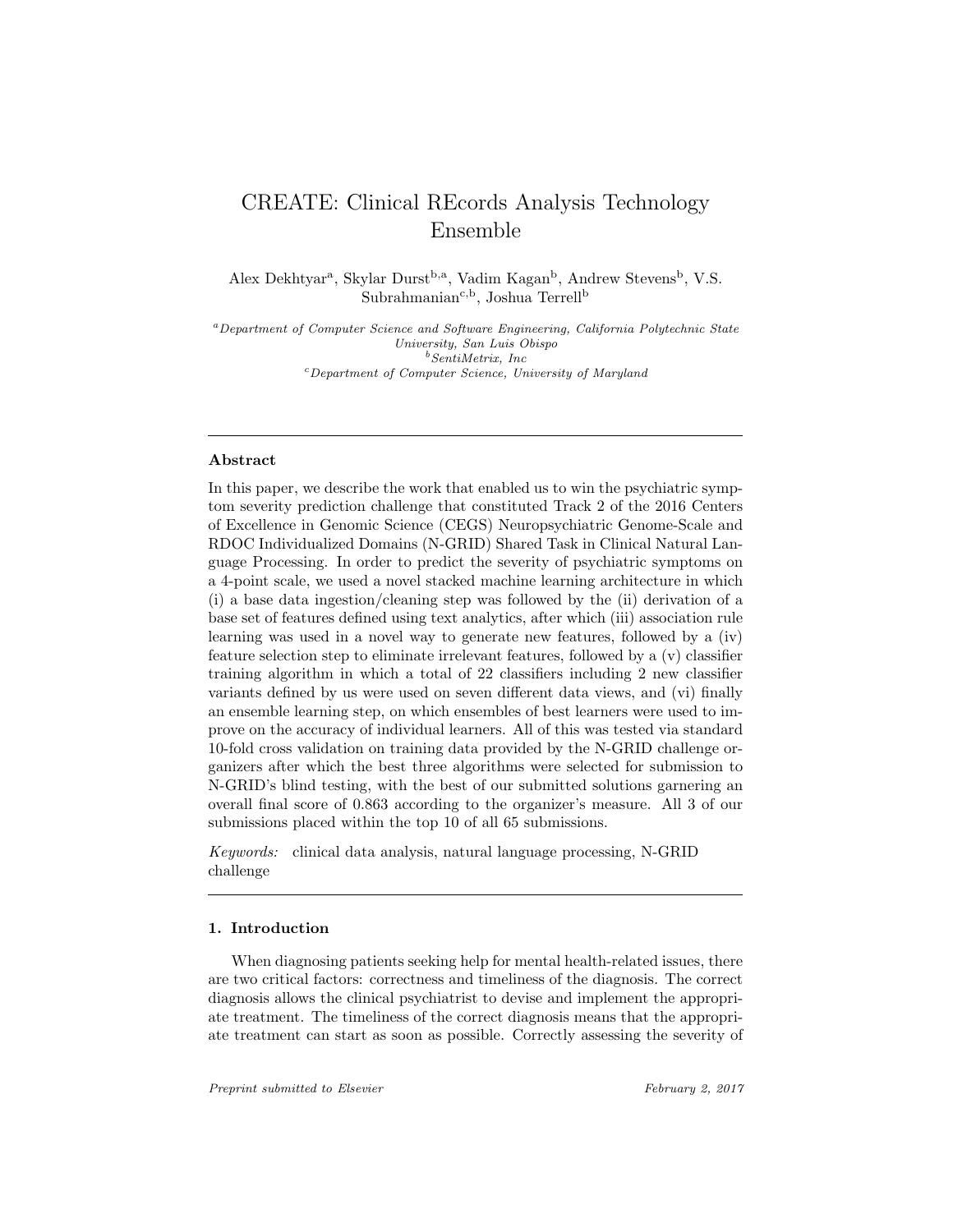a patient's psychological symptoms poses a challenge with substantial negative consequences if estimated incorrectly. If the severity of a patient's condition is underestimated, the patient will not receive proper treatment, and the condition may deteriorate; if the severity of the condition is overestimated, the patient may wind up receiving potentially harmful medications.

Initial psychiatric evaluations of patients therefore play a crucial role in both the timeliness and the correctness of the diagnosis. Such evaluations often contain a plethora of information, including the patient's mental health history, the family's history of mental conditions, and a detailed report of the patient's present symptoms. Some of this data is naturally generated in a well-structured form: e.g. as patient's answers to a series of self-assessment survey questions. Other parts of the evaluations come as unstructured text: doctor's notes, patient's verbatim comments, and so on.

Track 2 of the CEGS N-GRID 2016 Shared Task in Clinical Natural Language Processing challenged the participants to analyze the initial psychiatric evaluations of a group of patients for the purpose of predicting the severity of their symptoms. In this paper, we describe the methods used by our team to win this challenge, by leveraging known natural language processing (NLP) and machine learning methods into a single pipeline we called CREATE (Clinical REcords Analysis Technology Ensemble) shown in Figure 1.



Figure 1: Architecture of the CREATE Framework

Our CREATE framework is a pipeline that includes several innovations. We start by taking the raw (noisy, cluttered) data provided to N-GRID challenge participants and use a data ingestion phase to ingest and clean it. Second, we apply a host of sophisticated methods to extract a "base" set of features for each clinical record from the ingested data. We expand this set of features via a variety of methods, adding 8198 new features to the original 86. Third, we apply association rule mining to learn approximately 345,000 association rules [18, 33], and then trim them to a set of 628 predictive rules. Though association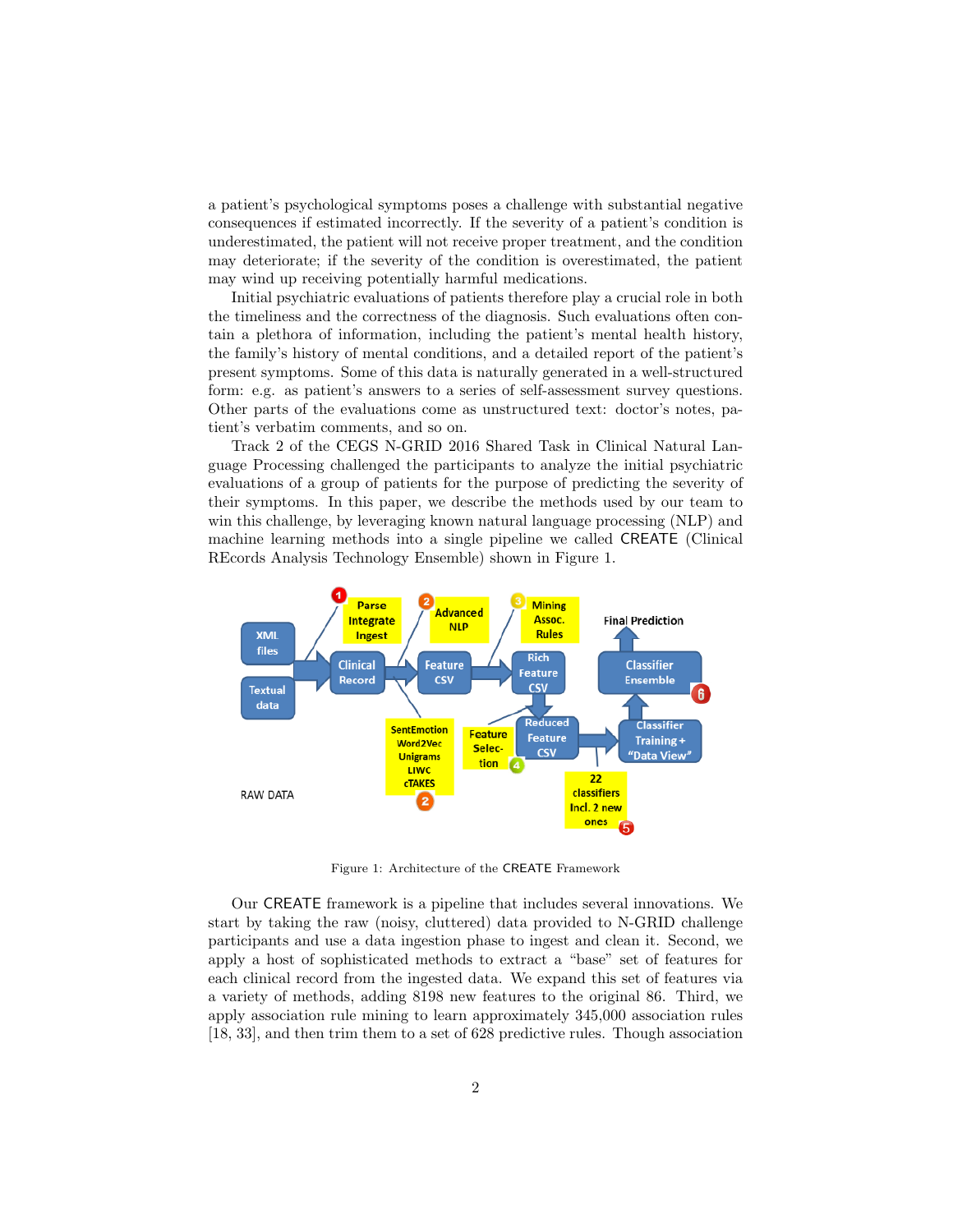rules have been widely used in the literature for classification, we use them to generate 628 new features, one for each association rule, which to the best of our knowledge, is a novel use. Fourth, with the new total of  $9284 + 628 = 9912$ features we engage a set of feature selection operations in order to eliminate useless features. Fifth, we train a total of 22 classifiers, each on seven different subsets of features (data views). Of these, two are novel adaptations of existing Random Forest [19, 9] and AdaBoost [16] classifiers. All of these classifiers build on top of the association rule classifiers developed earlier, which is why we call them "stackable" in our framework. On our final step, we train different ensemble classifiers consisting of the subsets of best individual learners in order to improve the final accuracy of detection of patient condition severity. In both the fifth and sixth steps, we do extensive k-fold cross validation and move forward from there to make our final predictions. This is not the first time predictors have been stacked — in the past, we developed stacked regressors for predicting airline market share and demand [2] as well as for predicting the number of hosts in a given enterprise that will be attacked by a given malware [27].

The rest of the paper is organized as follows. In Section 2 we discuss prior work in this area. Section 3 explains the details of Track 2 of the CEGS N-GRID 2016 Shared Task in Clinical Natural Language Processing (which we, for brevity, refer to as "the N-GRID challenge" throughout the rest of the paper) and provides an overview of the data we have received from the challenge organizers. Section 4 provides an overview of CREATE's six-step approach to the N-GRID challenge. Because Step 1 (ingestion and cleaning) is straightforward, albeit tedious, we do not describe it. Section 5 describes the features we used, while Section 6 describes how we selected just 628 of 345,373 association rules generated by an off-the-shelf association rule mining engine called FP-Growth[18], and by adapting Quinlan's C5 decision tree induction algorithm [32, 33] for association rule mining. Section 7 shows how we determined which features (original and extended) were irrelevant. Section 8 describes how we engaged in an intensive classifier training and hyperparameter optimization procedure on seven different data views of our dataset, which included the adaptations of the well-known Random Forest and AdaBoost classifiers for our purpose. Finally, in Section 9 we describe how we put together a variety of ensembles made from the best-performing individual learners, to improve the final prediction accuracy. We conclude in Section 10.

## 2. Related Work

We limit discussion of related research to two categories: work on analysis of clinical records in the medical domain, primarily concentrating here on NLP approaches; and emerging machine learning and NLP technologies. In addition to these, our work on this project used a wide array of classification [45] and association rule mining [18] techniques, and traditional methods for text parsing and POS tagging [39]. We used the Python scikit-learn [29] and nltk [6] toolkits,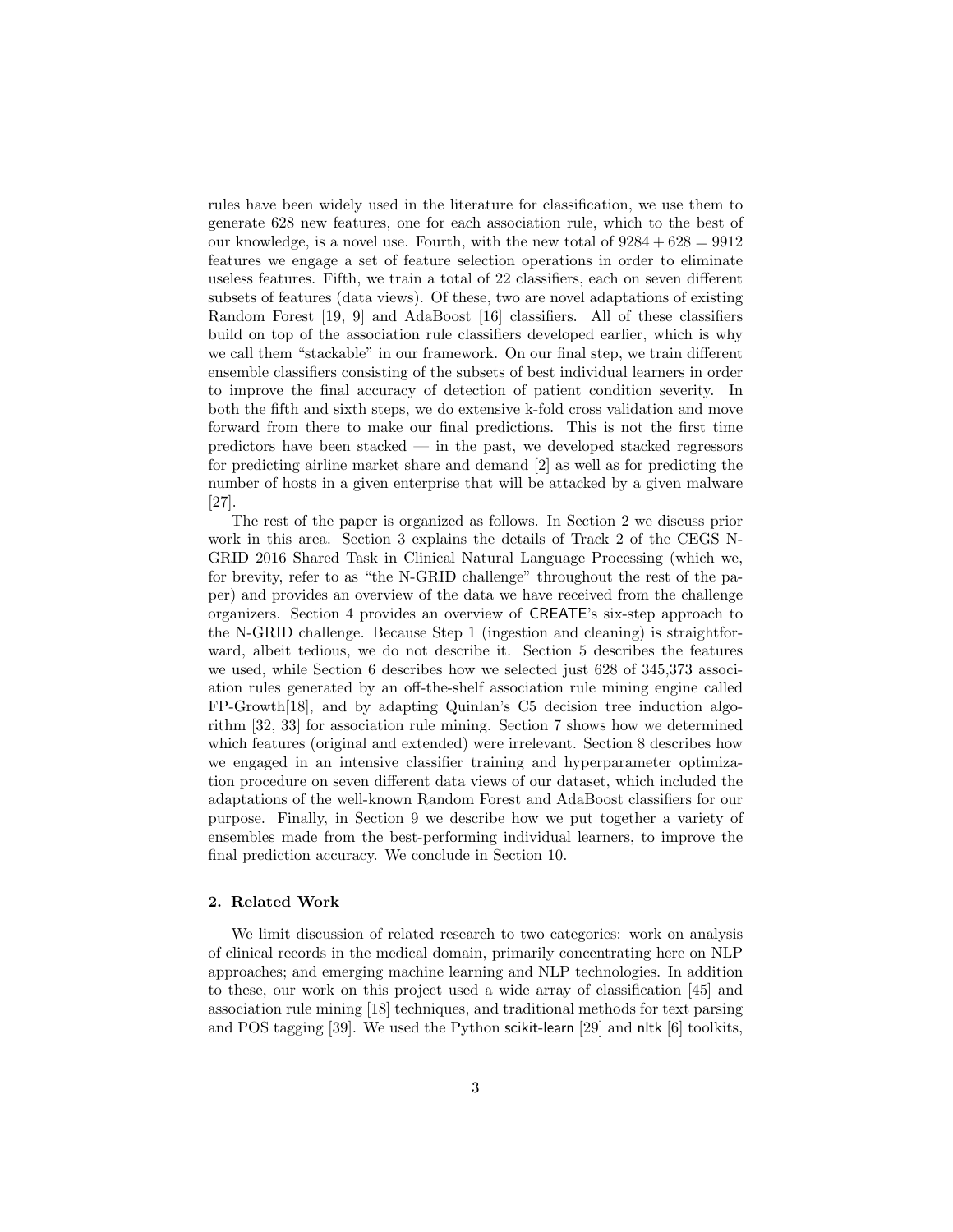the Stanford parser and Part of Speech Tagger [39], and the Snowball stemmer for English[7].

SentEmotion. The SentiMetrix team (consisting of the co-authors of this paper) became interested in this challenge due to prior work SentiMetrix has conducted in the domain of clinical diagnoses for mental health conditions [4, 20]. Founded in 2007, SentiMetrix is a data science and social analytics company offering a variety of solutions to address the "big data" needs of commercial companies and government agencies.

Through its work on past projects [15, 21, 40] SentiMetrix has built an array of technology-based solutions, focusing on the near real-time analysis of large quantities of complex data in multiple languages. Prior projects applied these solutions to data analytical challenges in the areas of national security, elections, marketing, and medicine. We built upon our prior work on detecting mental health disorders such as Depression, PTSD and TBI from patient notes[4, 20]. This system, known as COPTADs, is a text-based classification engine that was developed in cooperation with psychologists. Leading surveys had identified a set of signals that a victim of depression might have: for example, isloation from others. We previously built a classification engine on top of the Stanford Parser [39] to extract these signals, and then a second layer to extract emotions such as anger or fear. The third layer generates a confidence value for each of the disorders that COPTADs is configured to recognize.

Feature Selection using Association Rules. K. Rajeswari demonstrated the use of using Apriori rule mining in order to select features with high significance [35]. First, the authors mined a set of rules with a small  $k$  value. The second step was removing all features that did not appear in at least one rule. The third step was to re-run the Apriori but on a much larger  $k$ . Finally, when training the final classifier, they included only the features that were an antecedent in at least one rule. The higher k value omits some useful association rules, but should take an order of magnitude less time to complete, due to the large reduction of  $n$ candidate rules. The author noticed that on a dataset attempting to classify the risk of heart disease, that computation time was cut by a full two orders of magnitude with this procedure.

Word2Vec. In Spring 2016, Google released its Convolutional Neural Network (CNN) deep learning package TensorFlow [1], and an information retrieval/natural language processing framework called Word2Vec [25] based on analysis of large quantities of text using TensorFlow.

The Word2Vec release contained a dataset of 3 million instances trained on a corpus of 100 billion words represented as vectors of 300 latent features computed by the TensorFlow-trained CNN using a large Google News text corpus as the training set. The information captured by the Word2Vec vectors relates to the co-occurrences of different words in the same contexts. Through empirical studies, Google showed that the Word2Vec vectors representing individual words contain enough information to represent synonymy (vectors of synonyms are similar), as well as a number of other semantic concepts.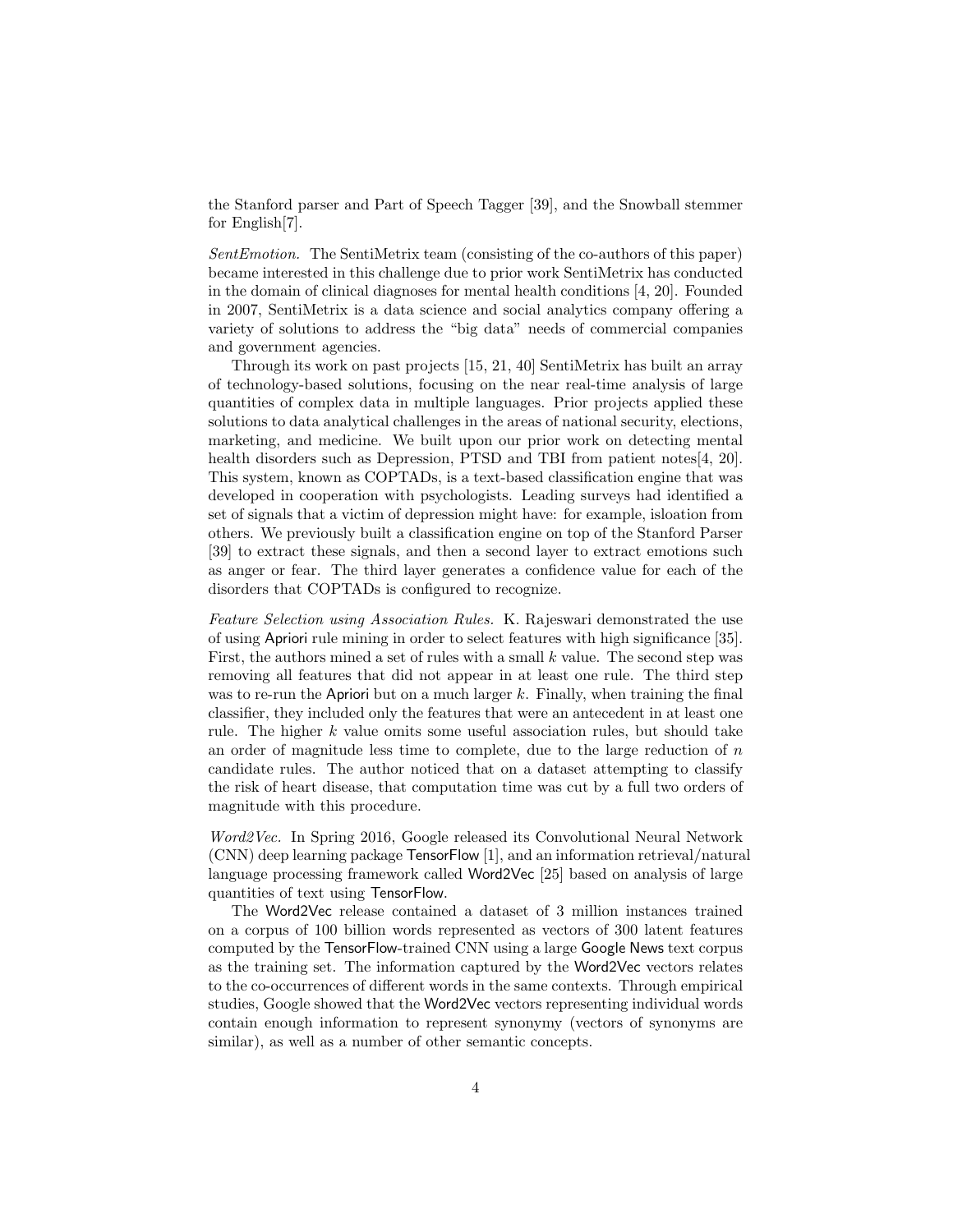Med2Vec. Building on top of Mikolov's Skip-Gram model, Choi et al. sought to create a deep learning document embedding strategy [12]. They had two datasets of 3 and 5 million documents with a combined total almost 30,000 medical codes that acted as a natural clustering. Med2Vec is constructed in a similar method as Skip-Gram Word2Vec, but treats sequential visits from the same patient as if they were sequence of words in a sentence. Compared to Skip-Gram Word2Vec and GloVe, Med2Vec achieves lower, better normalized Mutual Information Gain scores on Medication and Procedure, implying that it builds embeddings that are better clustered for those tasks [31]. While SVD of document text performed better than Med2Vec, SVD was demonstrated to have far lower interpretability [17].

Ensemble Construction. Constructing ensembles was a key step in winning both the N-GRID competition as well as others, such as Kaggle. However, constructing ensemble rules by hand can be time-consuming or miss optimal solutions. Cortes et al. describes an online machine-learning algorithm called ESPBoost that accepts hundreds of potential "experts" and the correct label [13]. ESP-Boost uses coordinate descent to reduce the Hamming loss which finds a locally performant ensemble without enumerating all possibilities [5, 22]. ESPBoost did best on large problems with a large number of experts.

#### 3. The Challenge

The specification of Track 2 of the CEGS N-GRID 2016 Shared Task in Clinical Natural Language Processing (also called the RDoC for Psychiatry Challenge) presented the goal of this particular track of the challenge as:

"Determine symptom severity in a domain for a patient, based on information included in their initial psychiatric evaluation. The domain has been rated on an ordinal scale of 0-3. There is one judgment per document, and one document per patient."[43]

Research Domain Criteria (RDoC) is a framework for facilitating the study of human behavior, both normal and abnormal in various clinical domains. The RDoC provided the data, originally collected by Partners Healthcare Inc. and the Neuropsychiatric Genome-Scale and RDoC Individualized Domains (N-GRID) project at the Harvard Medical School [43]. The data was released to the challenge participants under a strict set of Rules of Conduct and the Data Use Agreement.

As shown in Table 1, a total of 649 records were released, broken into a training set of  $433$  files and a test set of  $216$  files with no ground truth  $-$  the latter was released only two days before the submissions were due. The initial release of the 433 patient records was broken into two categories: a suggested training set of 325 files, and 108 files called annotated by 1. Since the contest organizers discouraged us from using the records from the annotated by 1 set as training set data, we focused most of our training on the 325 record training set.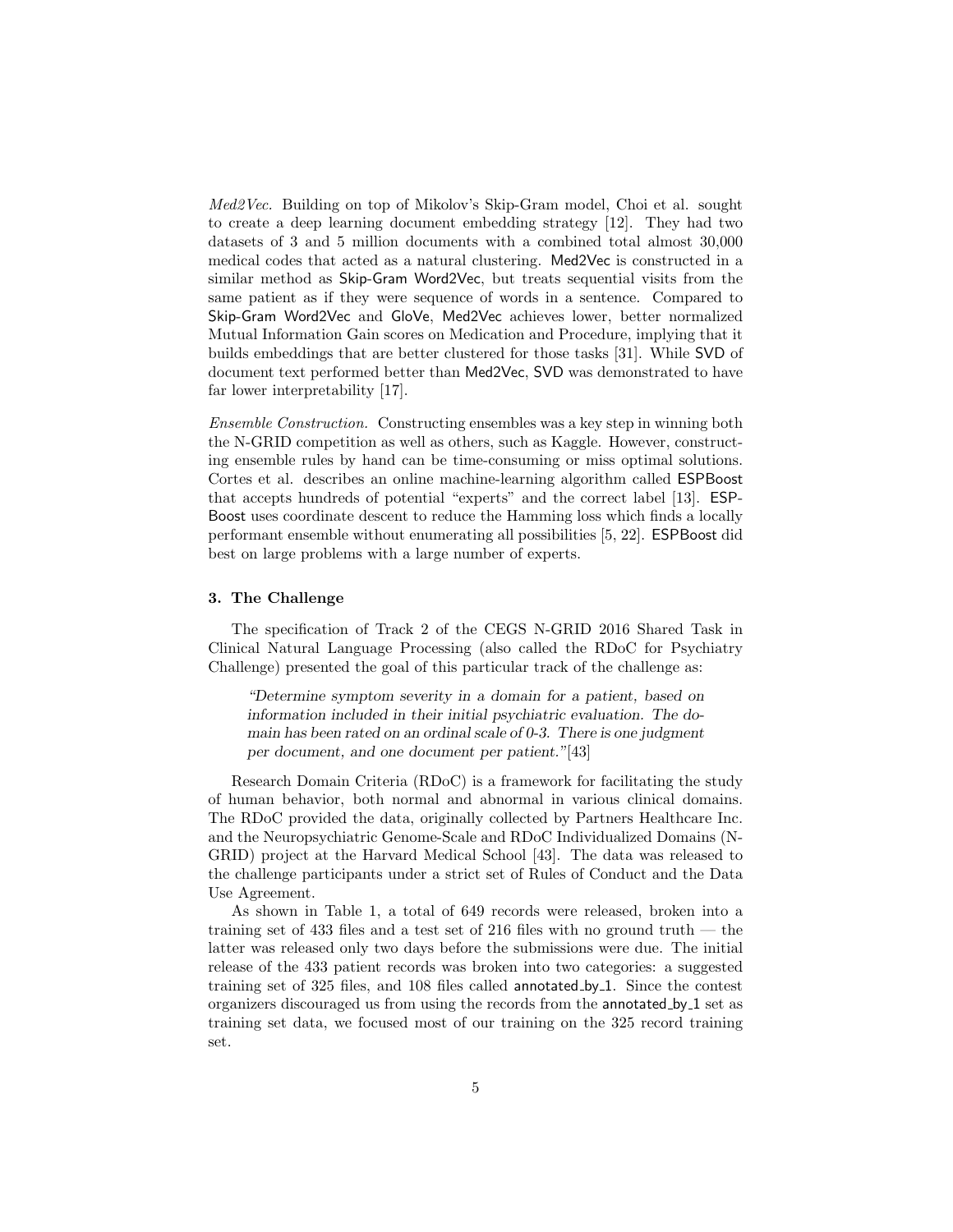| Total number of records released             |                  |
|----------------------------------------------|------------------|
| Number of records in suggested training set  | $\overline{3}25$ |
| Number of records in additional training set | 108              |
| Number of records in test set                | 216              |

Table 1: Overview of released data.

| Value          | Meaning         |
|----------------|-----------------|
| $\Omega$       | ABSENT          |
| 1              | MII D           |
| $\mathfrak{D}$ | <b>MODERATE</b> |
| 3              | <b>SFVFRF</b>   |

Table 2: The scale of the target Valence variable in the N-GRID challenge training set data.

Each record, originally stored in a single XML file, represented the information from the initial psychiatric consultation of a single patient. For each record in the training set the challenge organizers supplied the ground truth about the severity of the patient's psychiatric condition. This information was stored in a single feature of the data files called Valence. Table 2 shows the scale on which the patients' conditions were evaluated. The judgment contained in the Valence field came from a clinical expert and was based solely on the symptoms and medical, social, mental health, and family history captured in the provided data.

The XML files provided by the challenge organizers contained both structured data, which documented demographic information, mental health history, education, employment, financial status, family history of mental health, medical history, prescription and recreational drug use and a few other categories of information; and unstructured, free-form textual data, which documented selfreported symptoms and attending psychiatrists' notes on the patient and their condition. The data was in its raw, originally recorded form, and contained numerous typos, a lot of missing attributes, inconsistent use of abbreviations, and freeform text. The data was also anonymized.

Figure 2 shows a notional (not real) record created by us to illustrate the nature of the data — it contains no information from the N-GRID dataset. However, this notional record can give the reader an idea of the type of information that the teams had access to while working on the challenge (as an aside, we note that the actual records contained significantly more data in them).

Table 3 contains a rough breakdown of the types of features found in the original data. Table 4 contains the list of features from the original data that were deemed by our team to be free-form text.

The results of the challenge were evaluated using the a variant of the Mean Absolute Error (MAE) metric. Given a vector  $\mathbf{v} = (v_1, \dots, v_n)$  of ground truth values and a prediction vector  $\mathbf{p} = (p_1, \ldots, p_n)$ , the MAE of the prediction is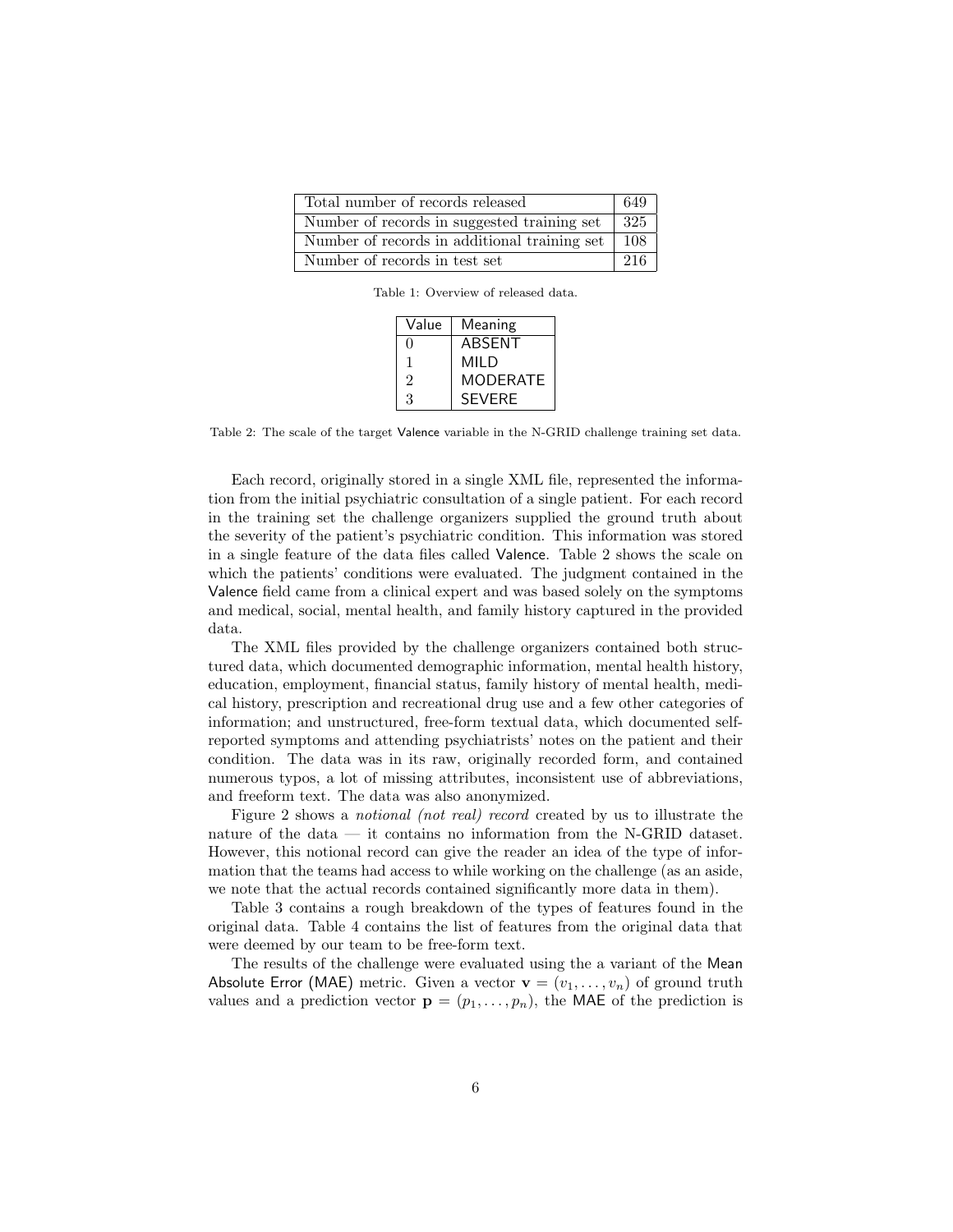| Type of feature                  | Number of features |
|----------------------------------|--------------------|
| All features                     | 102                |
| Demographic information          | 3                  |
| Harming Others Or Self           | 4                  |
| Symptoms of Mental Health Issues | 18                 |
| Drug, Caffeine and Alcohol Use   | 5                  |
| Family History                   | 4                  |
| Symptom Denial                   | 8                  |
| Independence of Daily Activities | 9                  |
| Marital Status and Abuse         | 3                  |
| <b>Employment and Finances</b>   | 4                  |
| Owns Firearms                    |                    |
| Legal History                    |                    |
| If Underage, Legal Guardian      | 2                  |
| Military History                 | $\mathfrak{D}$     |
| Appearance                       | 14                 |
| Mental Health                    | 18                 |
| Physical Health                  | 6                  |

Table 3: Breakdown of features in the original N-GRID 2016 challenge Track 2 dataset by category.

| Free-form Entries                                   |
|-----------------------------------------------------|
| Chief Complaint (Patient's Own Words)               |
| History of Present Illness and Precipitating Events |
| Previous Treatments                                 |
| <b>Prior Medication Side-effects</b>                |
| Current Medication                                  |
| Childhood History                                   |
| Interpersonal Concerns                              |
| <b>Education</b>                                    |
| <b>Family Living Situation</b>                      |
| <b>Protective Factors</b>                           |
| <b>Risk Factors</b>                                 |
| <b>Actions Taken</b>                                |
| Formulation                                         |
| Level of Care                                       |

Table 4: List of free-form text fields found in the original data for Track 2 of the N-GRID 2016 challenge.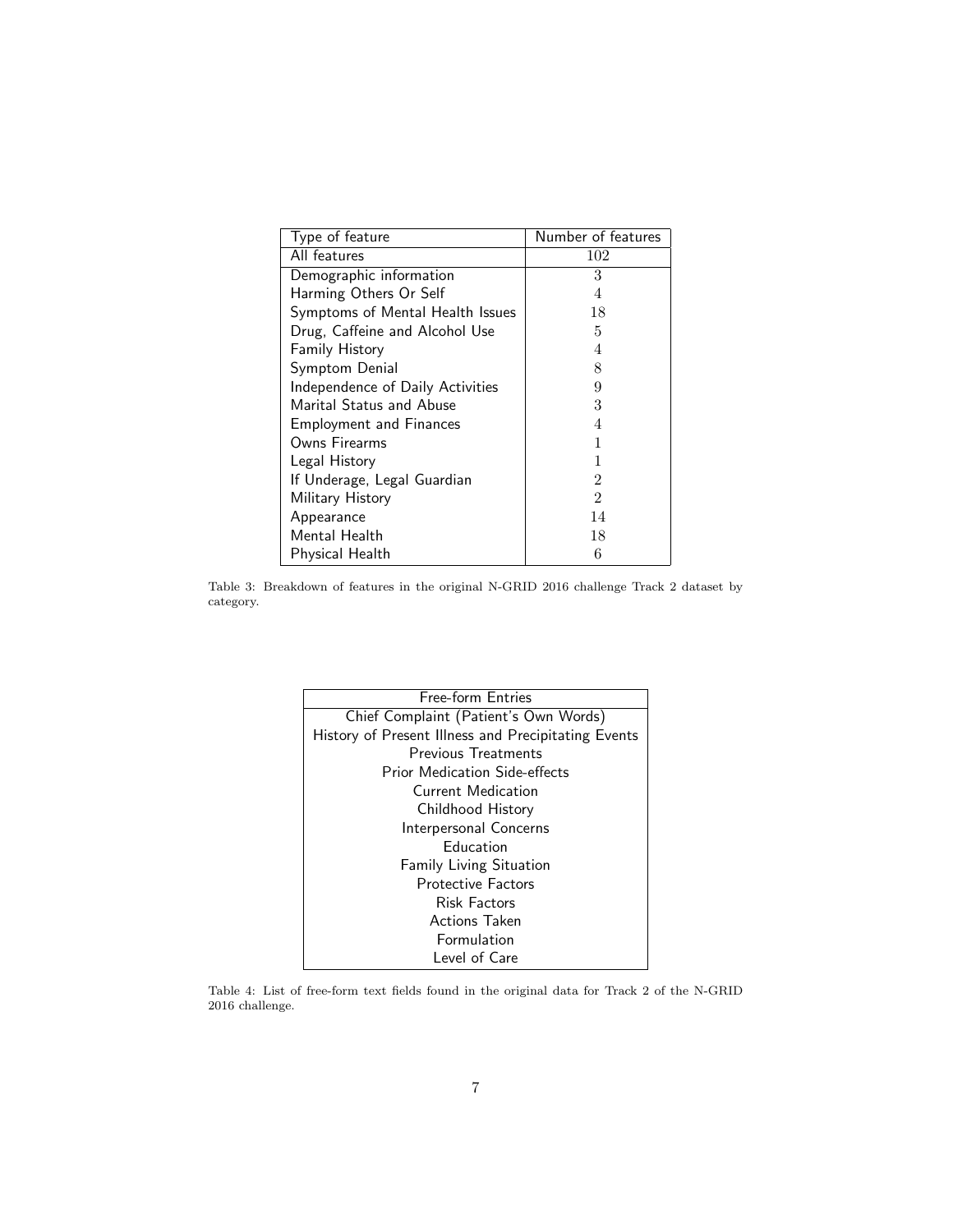```
RAW DATA
 Name: John Doe
 Age: 42
 Sex: Male
Referred by Emergency Services
 Has difficulty remembering if he has taken prescription drugs.
Accidental overdose.
 Referral Notes: Patient exhibits short-term memory loss - blood tests
reveals mixed alcohol with prescription. Stayed overnight.
Found bruises on shoulders - possibly from falling.
 DEPRESSION: YES
OCD: No
 PANIC: Yes
 Prescriptions:
 Advil (3 times a day)
 Formulation:
 Patient has history of anxiety and bipolar.
 Recommendations:
 Change medication to Alpazolam.
 Require additional visit in 2 weeks.
```
Figure 2: A synthetic record illustrating the type of clinical medical records data contained in the dataset released for Track 2 of the N-GRID challenge.

computed as

$$
MAE(\mathbf{p}, \mathbf{v}) = \frac{1}{n} \sum_{i=1}^{n} |p_i - v_i|
$$

The MAE was altered by the challenge organizers so that the score was in the range of [0, 1], where 1 indicated a perfect score. The new MA-MAE, Macro-Averaged Mean Absolute Error, measure was computed by splitting the set of records into four categories (one per ground truth Valence value), computing the MAE for each of the four subsets independently, and combining the computed MAEs into a weighted sum. The normalizing factors for each of the component MAE values are the highest possible errors that can be achieved for a data point with the given Valence value (3 for Valence=0 and Valence=3, and 2 for Valence  $=1$  and Valence  $= 2$ ). To make the computed value correspond to the *higher* is better intuition, the computed weighted sum was subtracted from 1. The formula for computing the N-GRID Challenge version of MAE is: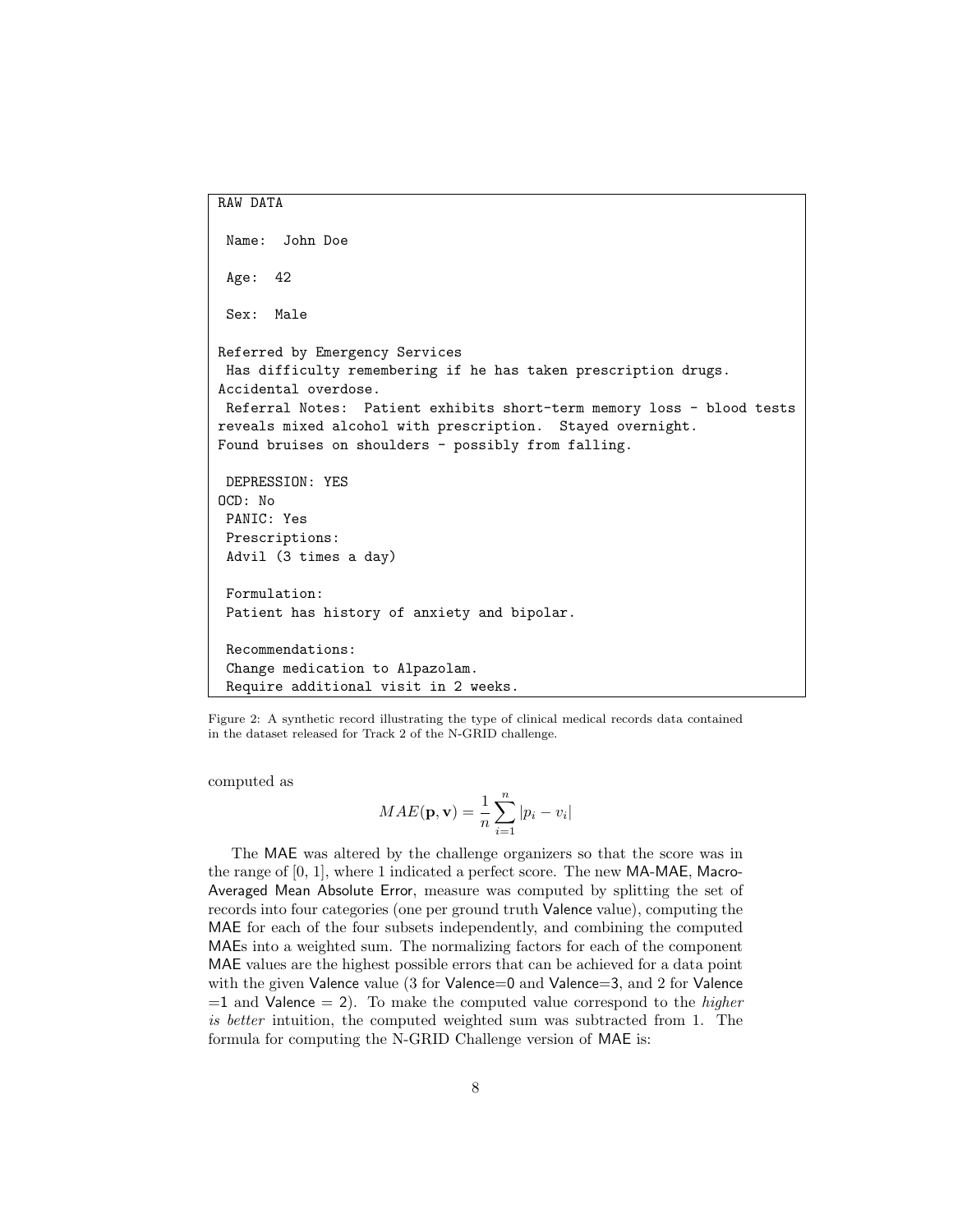$MA\_MAE(\mathbf{p}, \mathbf{v}) = 1 - \frac{(\frac{MAE(\mathbf{P0}, \mathbf{V0})}{3} + \frac{MAE(\mathbf{P1}, \mathbf{V1})}{2} + \frac{MAE(\mathbf{P2}, \mathbf{V2})}{2} + \frac{MAE(\mathbf{P3}, \mathbf{V3})}{3})}{2}$  $\frac{P3, V3)}{3}$ 4

Every team participating in the challenge was allowed to submit up to three final guesses. Each guess was essentially a vector of predicted valences for each case history from the provided test set.

## 4. Overview Of CREATE

Figure 1 describes the 6 parts of CREATE. We provide brief overviews of the individual components of CREATE below.

- 1. Data Ingestion a fairly straightforward, if tedious process of converting the XML data files provided to us into case  $\times$  feature matrices. We limit our discussion of this step to what was presented in Section 3, when we discussed the provided dataset.
- 2. Feature Extraction described in Section 5. We started our work on predicting the Valence variable by careful extraction of existing features from the raw XML data provided to us by the organizers. After starting with the features present verbatim (i.e., as unique elements) in the released dataset (see Table 3) we defined several other features to generate a single overarching dataset.
- 3. Development of Association Rule-based Features described in Section 6. In this stage, we extracted a set of 345,373 Class Association Rules from the above dataset and then eliminated redundant ones to generate a total of 628 in all. For each retained Class Association Rule we included a binary feature into our dataset.
- 4. Feature Selection described in Section 7. We next devised a set of tests to identify irrelevant features; a feature that failed all of the tests was eliminated.
- 5. Classifier Development & Training described in Section 8. We devised seven different views of our data: each view containing a specific subset of the full set of features. We put together a battery of 22 machine learning algorithms, including two novel adaptations of Random Forests and AdaBoost that we developed. We trained the 22 classifiers on our seven data views and selected the best runs for the ensemble learning step.
- 6. Ensemble Learning described in Section 9. On the last step, we evaluated ensembles of best-performing individual classifiers. We used both simple majority/plurality ensemble schemes, as well as more complicated voting techniques to see which, if any, provided the best solutions. At the end, a number of simple ensembles over subsets of our classifiers emerged with accuracies that were clear improvements over the best individual classifiers, and produced MA-MAE scores over 0.86. From those, we selected three predictors that we submitted to the N-GRID challenge organizers. We were glad and proud to discover that one of our submissions had the highest overall MA-MAE among the submitted solutions.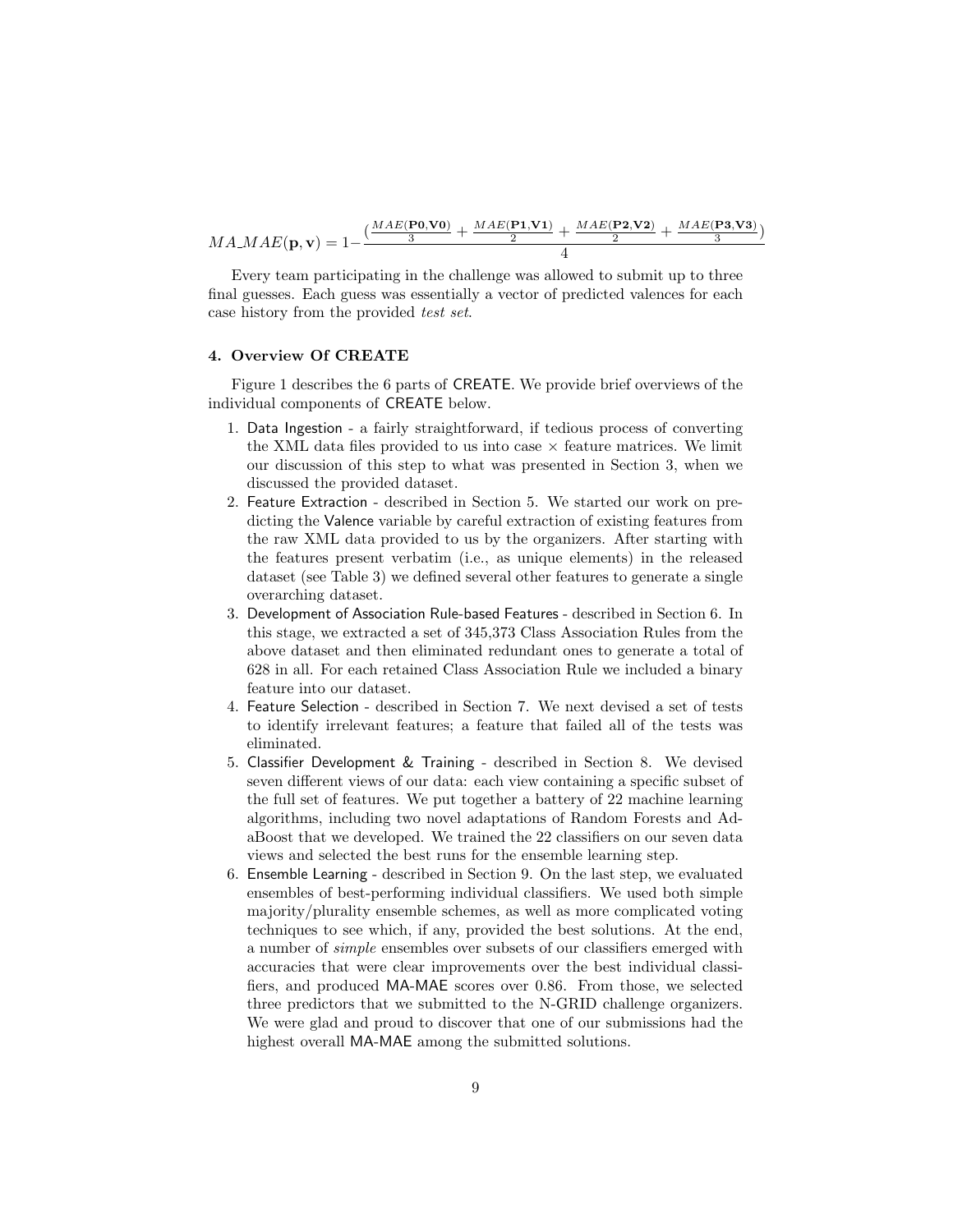## 5. Step 2: Feature Engineering

To analyze the provided data, first we had to transform the original XML data into a tabular, textual format. Each XML file was structured so that it contained all the patient informaiton in a single CDATA block, along with a single tag describing the Valence. Manual examination of several XML files revealed the underlying structure of the patient records (see Figure 2). We have identified portions of the patient record that we elected to represent as free-form text features (see Table 4). These were primarily the restatements of symptoms experienced by the patients recorded from their own words, plus notes and observations of the psychiatrists conducting the evaluation of the patients. Most other content from XML files are represented as key-value pairs, with both keys and values relatively straightforward to determine and extract. During the extraction process, we were able to reduce the 102 features (identifiable in the XML files as individual prompts) to 86 features, which we term the "original" N-GRID dataset features.

The parser's output was a CSV file with each row containing information from a single case history (ie, XML file) and each column containing information about a single feature: textual or structured. The initial breakdown of features is described in Table 3. Not every XML document had values for all the extracted features; in fact, some features were present only in a handful of records, and other features were often omitted from records. Another data quality issue worth noting is the relative frequency of typos (which could have come either from the process of digitization of the records, or from the initial medical records themselves). Regular expressions were used to reduce the amount of error in boolean and categorical entries. Some examples include catching different ways to say No: N, Missing or Not. Other expressions simplified synonymous medical codes or shorthand in categorical features, such as ld for a learning disability. For free-form text, no typo detection or conjoined word detection was used.

We have then proceeded to enhance the original N-GRID dataset with a wide range of additional features. Below we discuss the nine different ways in which we augmented our feature set. Table 5 contains the summary of our feature enhancement efforts.

Cumulative Scores. Our initial investigation of the original features extracted from the raw data unveiled groups of related features, typically with "yes"/"no" values, where each individual feature was rarely set to "yes" and no relationship with Valence appeared to exist. Moreover, the overall number of such features set to "yes" in a single patient case history seemed to be in some relationship with Valence. In such cases, we added a new feature, a cumulative score of "yes" values in a group of features, to the dataset.

For example, the original features contained a relatively rich arsenal of substances that a patient could abuse or consume, from readily-available substances such as tobacco, caffeine, and alcohol to a wide range of recreational drugs. We identified all such features, and added a new feature Cumulative Substance Use which stored a count of substances which the patient admitted to using. Similar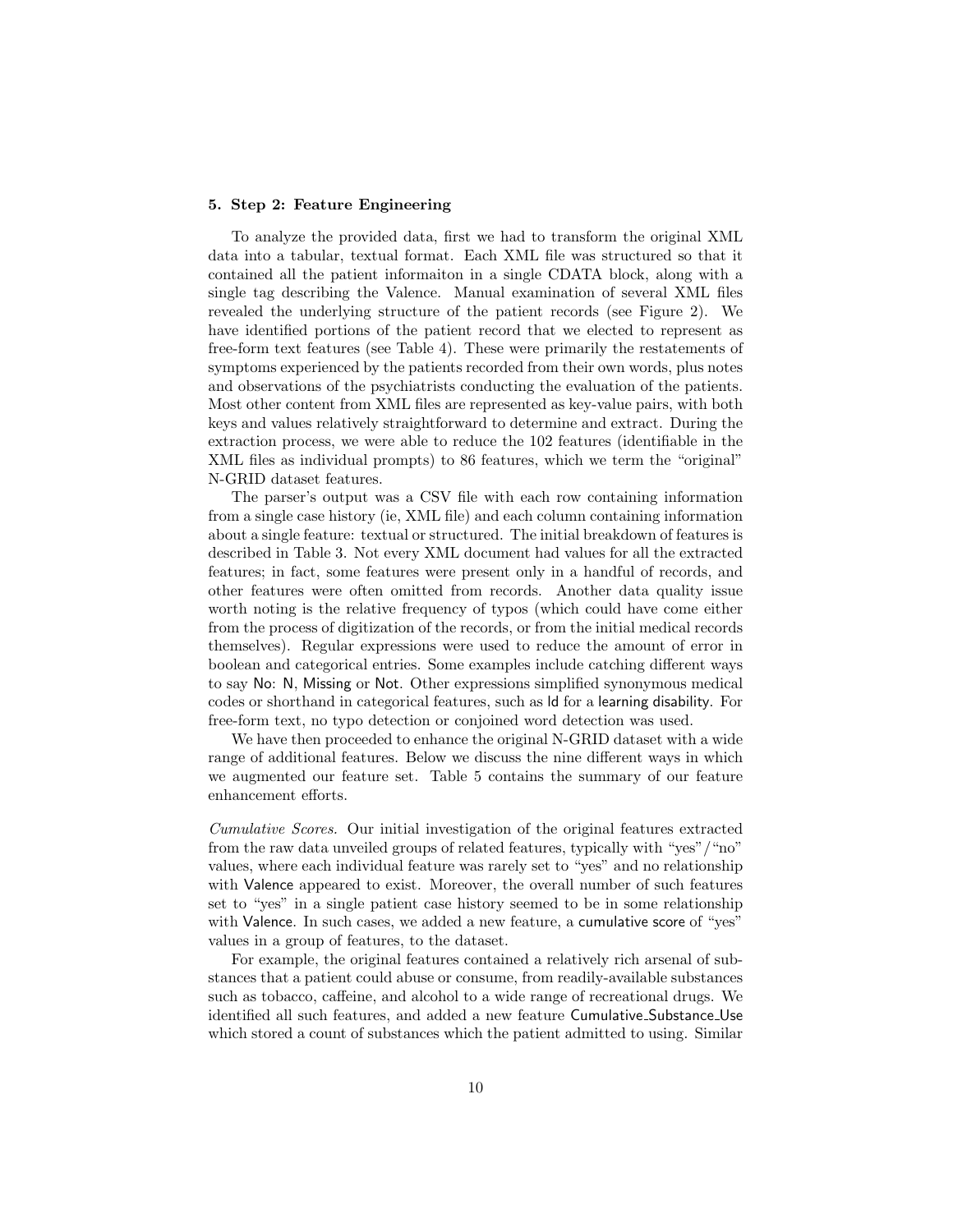| Approach                   | Explanation                                | $#$ New Features |
|----------------------------|--------------------------------------------|------------------|
| Original (Munged) Features | Features taken from original data          | 86               |
| <b>Cumulative Scores</b>   | Aggregations of like features              | 62               |
| <b>Medications</b>         | Individual medications taken by patients   | 47               |
| <b>Association Rules</b>   | ARs from features to Valence               | 628              |
| Unigrams                   | Representations of textual data            | 8033             |
| Word2Vec vectors           | Representations of textual data            | 300              |
| SentEmotion                | Sentiment and emotion extraction from text | 49               |
| cTAKES                     | Medical symptom tagging                    | 658              |
| LIWC                       | Topic detection and POS counts             | 93               |
| Commonality of Patient     | A measure of how typical a patient is      | 5                |
| TOTAL                      |                                            | 9912             |

Table 5: A list of approaches to enhancing the feature set for the N-GRID Challenge (Track 2) dataset.

cumulative count features were created for a few more groups of variables: number of psychiatric review conditions deemed positive for the patient, number of "abnormal" items from the mental status exam, number of activities the patient does not perform independently, and more.

The reasoning behind adding such features to the dataset was straightforward: we saw features which appeared to carry important information, but which, due to relative lack of positive/abnormal/out-of-ordinary values could not solely by themselves contribute to the learning of Valence. By creating cumulative count features, we represented the quantitative effects: case histories with more positive/abnormal responses in those feature columns received higher counts. This removed some of the sparsity of the dataset.

Extracting Medications. To capitalize on the possibility of using medications in predicting Valence, we: (i) manually created a list of 47 medications deemed relevant for patient conditions, complete with alternate spellings and abbreviations where applicable, (ii) developed a Medication Extractor that analyzed the input data and produced the list of medications mentioned in it, and (iii) created a dataset of medication mentions with 47 columns corresponding to the medications our Medication Extractor tool was tracking.

Emotion Features. SentiMetrix's SentEmotion is a web service, developed as part of the COPTADS project [4, 20] (see also Section 2) that extracts the intensity of emotions such as anger, fear, depression, anxiety, stress, etc. from freeform text. In addition to labeling the overall sentiment of a text fragment [42] and individual emotions expressed in the text (anger, fear, depression, etc), the system outputs a confidence value, which expresses the level of confidence the system has in the presence of the emotion. We ran all textual information for each of the records through SentEmotion and added 49 new mental healthrelated features.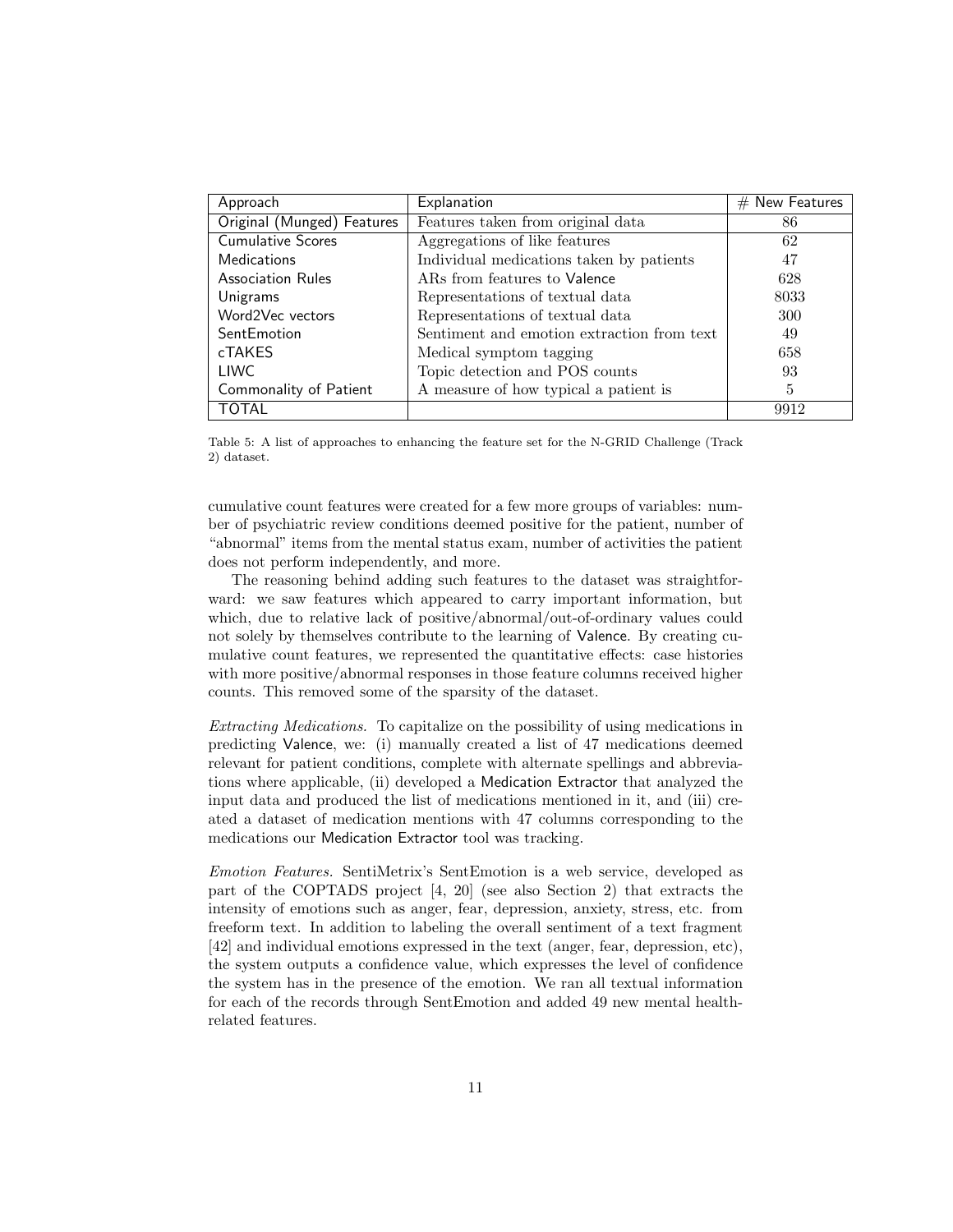Simple Representations of Textual Information. At our initial examination of the provided data, we identified a number of features whose contents constituted free-form text. We considered using the free-form text from each of the features as a separate input into any text analysis procedures we were employing. However, at the end, we decided to concatenate the contents of all free-form features into a single free-form text feature, and conduct all text analysis on it. This resulted in the richest possible text being processed for each patient record.

We investigated a number of way to represent textual data in our dataset. The first, more straightforward approach we took resulted in the following steps, which are a part of our the SentiMetrix Common Pipeline framework for data processing and data ingestion.

- Removal of dates and integers from dataset into SMXDATE and SMXNUM features
- Stopword removal using the suggested english stopword lists in NLTK [6] and Scikit-Learn [29]
- Stemming using the Snowball Stemmer [7]
- Term-Frequency Inverse-Document Frequency [41, 3] of unigram features for each surviving word stem/term

Word2Vec for Textual Information. Our second approach used Word2Vec methodology<sup>1</sup> [25] introduced recently by Google. to represent each word found in each freeform text as a vector of 300 features. We used Google's own collection of Word2Vec vectors trained on the Google News corpus by Google. Despite N-GRID data containing a lot of specialized technical terms from psychiatric domain, and proper names such as names of medications, 96.8% of tokenized text contained in the N-GRID training set was also found in the Google's Word2Vec dataset with a coverage of 78.4% of unique words. Examples of words not covered are typos such as "weopons", "ibuprofin" or "bipolaar"; conjoined words such as "employment.He"; dates such as "8/17/86"; and medical jargon such as an exact dosage for a patient.

To represent the text from individual patient records, we took the vector representations of each term found in the free-form text in the patient's record, and computed the mean vector. This is the Word2Vec equivalent of the traditional Bag of Words model, and acknowledged as a naive baseline to construct a ParagraphVector by Mikolov and Le [26]. This procedure added 300 features to our dataset. We used gensim to load the binary Word2Vec word-to-vector file [34].

 $cTAKES$  Features. As mentioned in Section 2, Apache cTAKES is a framework for extracting a variety of information from medical records. cTAKES looks for terminology related to medical symptoms, mentions of medications, body parts,

<sup>1</sup>https://code.google.com/p/word2vec/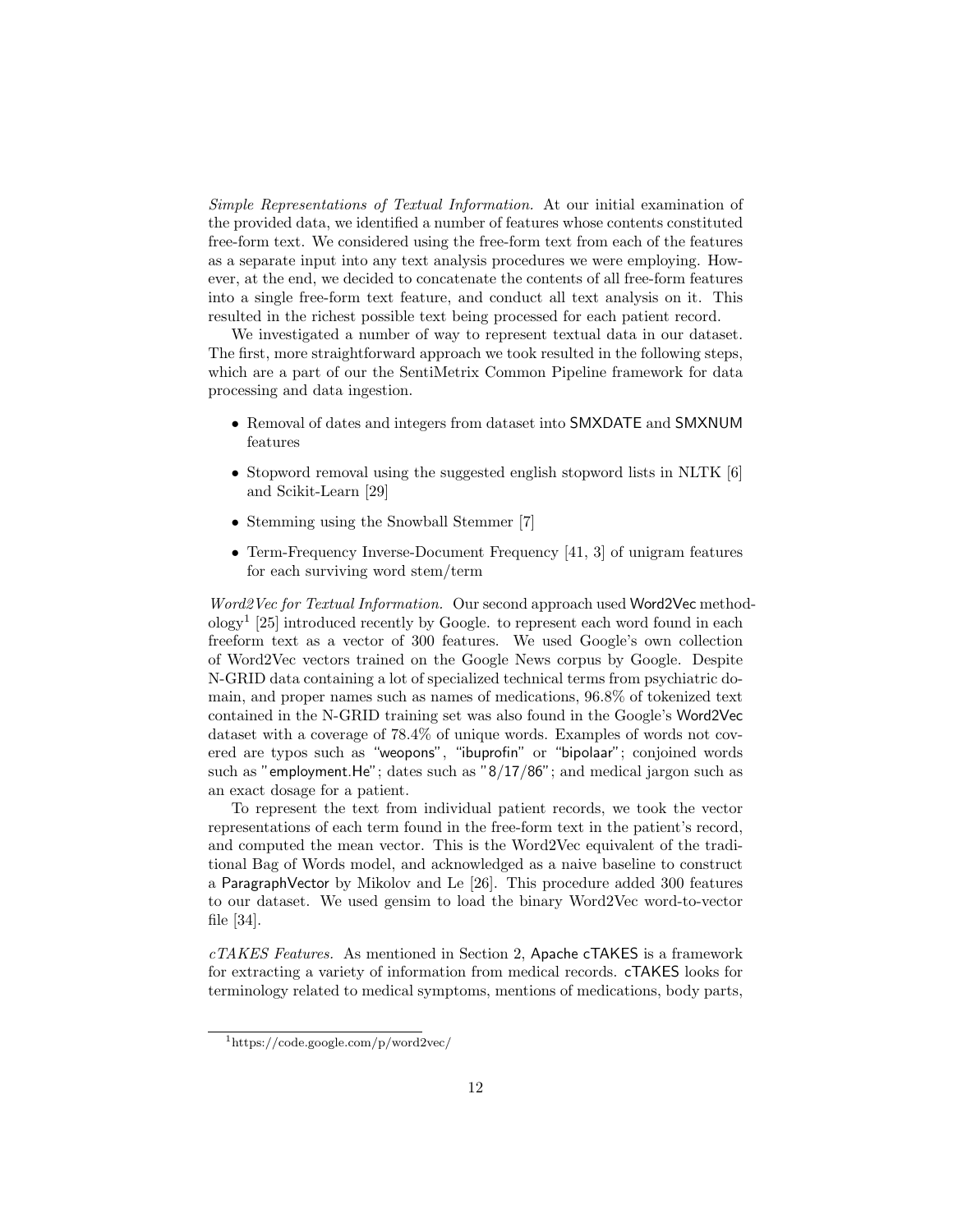procedures, diseases, disorders, and a few other categories of information. For each patient record, we ran the concatenated free-form text extracted from the record through cTAKES to collect these signals.

LIWC Features. LIWC, Linguistic Inquiry and Word Count [30], is a linguistic computerized text analysis tool similar to SentEmotion. LIWC produces 93 signals, which include various low-level Parts-of-Speech analysis such as the number/frequency of pronouns, semantic features such as if the document has a positive or negative tone, and basic topic-analysis such as detecting if the document focuses on home, money, leisure, the past, or friends. We have run the free-form text extracted from each record, collected all LIWC features, and added them to our dataset.

Common Value Features. Common Value Features are another form of a cumulative feature, but rather than summarizing logically related features, they summarizes features that individually have little explanatory power. For example most individual observations of a variety of patient behaviors were labeled with the code "WNL" which is interpreted as "within normal limits". In fact, most patients had all their observations set to "WNL", so a group of seven-toeight "WNL"-valued features formed a very well-defined, but not very interesting frequent itemset. These very frequent, but essentially benign itemsets give rise to a large number of useless association rules during the rule generation process. Since an exhaustive mining process on our dataset is extremely slow for any  $k$ greater than 4, these very frequent itemsets tended both contribute to consume significant CPU resources while not producing any interesting results.

To reduce the size of our market baskets, we created the concept of a typical value. We set up five separate "typicality" thresholds: 51%, 62.5%, 75%, 87.5%, and  $90\%$ . Given a number t from the list above, and given a feature from our feature set, a specific value of the feature was called  $t$ -typical if more than  $t$ percent of all records in the training set contained this value.

We aggregated the notion of *t*-typicality by introducing five *common value* features into the dataset: one per typicality threshold. The common values feature for threshold  $t$  was set to the total number of other features in the given record which contained t-typical values. These new features allowed us to quickly see whether a specific patient evaluation record yielded rare, atypical, unusual values for its features.

#### 6. Step 3: Class Association Rules

We decided to see if we could discover some clear dependencies between the features present in, potentially small, subsets of patients, and the value of their Valence. To test this, we engaged in the process of mining our feature data for Class Association Rules.

We constructed a subset of binary and categorical features found in the data. These primarily included the original features, medication and cumulative features, and a small handful of features retreived from other sources. With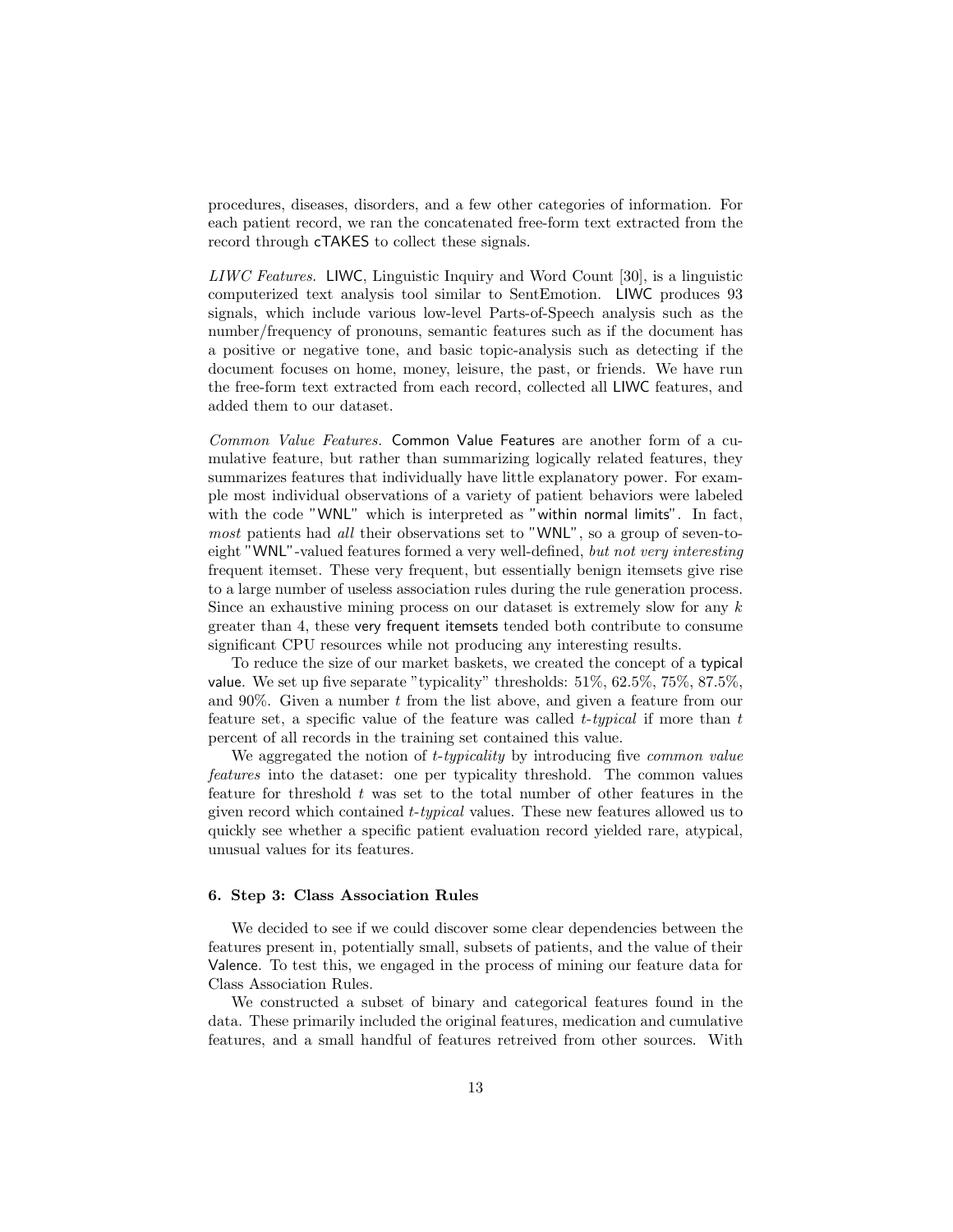| Parameter                   | Value      |
|-----------------------------|------------|
| Minimal Support             | 20 records |
| Minimal Confidence          | 0.6        |
| Maximal Inverse Confidence  | 0.4        |
| Maximal Negative Confidence | 04         |

Table 6: Pruning conditions for Association Rule mining process.

these features, we concentrated on discovery of class association rules of the form:

$$
F_1, F_2, \ldots, F_k \longrightarrow \text{Valence},
$$

where  $F_1, \ldots, F_k$  are conditions on the binary/categorical features. Table 6 shows the parameters for our Class Association Rule search; we pruned away all rules that did not satisfy them.

We used an existing Python implementation [28] of the FP-Growth <sup>2</sup> [18] algorithm to perform an exhaustive search for Class Association Rules with  $k \in \{1, 2, 3, 4, 5\}$ . For larger values of  $k (k = 6...9)$  we used C5 [33, 32], which is non-exhaustive .

The discovered rules went through a rigorous pruning procedure. In addition to pruning away all discovered Class Association Rules (CARs) that did not pass the minimum standards shown in Table 6, we also conducted a  $\chi^2$ test of significance for each discovered CAR (see Section 7 for a more detailed explanation of the  $\chi^2$  tests conducted). All CARs that did not pass the  $\chi^2$  test at the significance level of  $p = 0.05$  were also eliminated from consideration. Essentially, failing the  $\chi^2$  test meant that there are significant reasons to believe that the CAR is a by-product of individual frequencies of the features it contained, rather than an actual meaningful relationship between these features and the Valence variable.

Finally, we performed a Coverage Test as proposed by Li et al [23]. The purpose of the Coverage Test is to reduce the set of CARs to the ones that most accurately describe our data while avoiding excessive duplication. First, we sorted all of our generated CARs by confidence, support and  $\chi^2$  score from best to worst. Starting with the first rule, all documents with features in the antecedent of the rule were marked. Then, we advanced onto the second round and marked all documents with features in the antecedent of that rule. The process was repeated until each input record was covered. After a single docu-

<sup>2</sup>Since the original Python implementation is not actively maintained, SentiMetrix has a private fork of the repository. SentiMetrix's has API tweaks that allow the emission of only Class Association Rules, rather than all Association Rules, cached metrics for aggressive filtering while mining, support Python 3, and utilizes Numpy arrays rather than Python lists for more compact memory allocation and faster cache coherence [44]. The overall improvements result in a modest reduction of memory, and a 33% reduction in run-time, while considering only Class Association Rules reduces the problem size by multiple orders of magnitude. This is significant, because even with these improvements mining higher  $k \in \{4, 5\}$  took days to complete.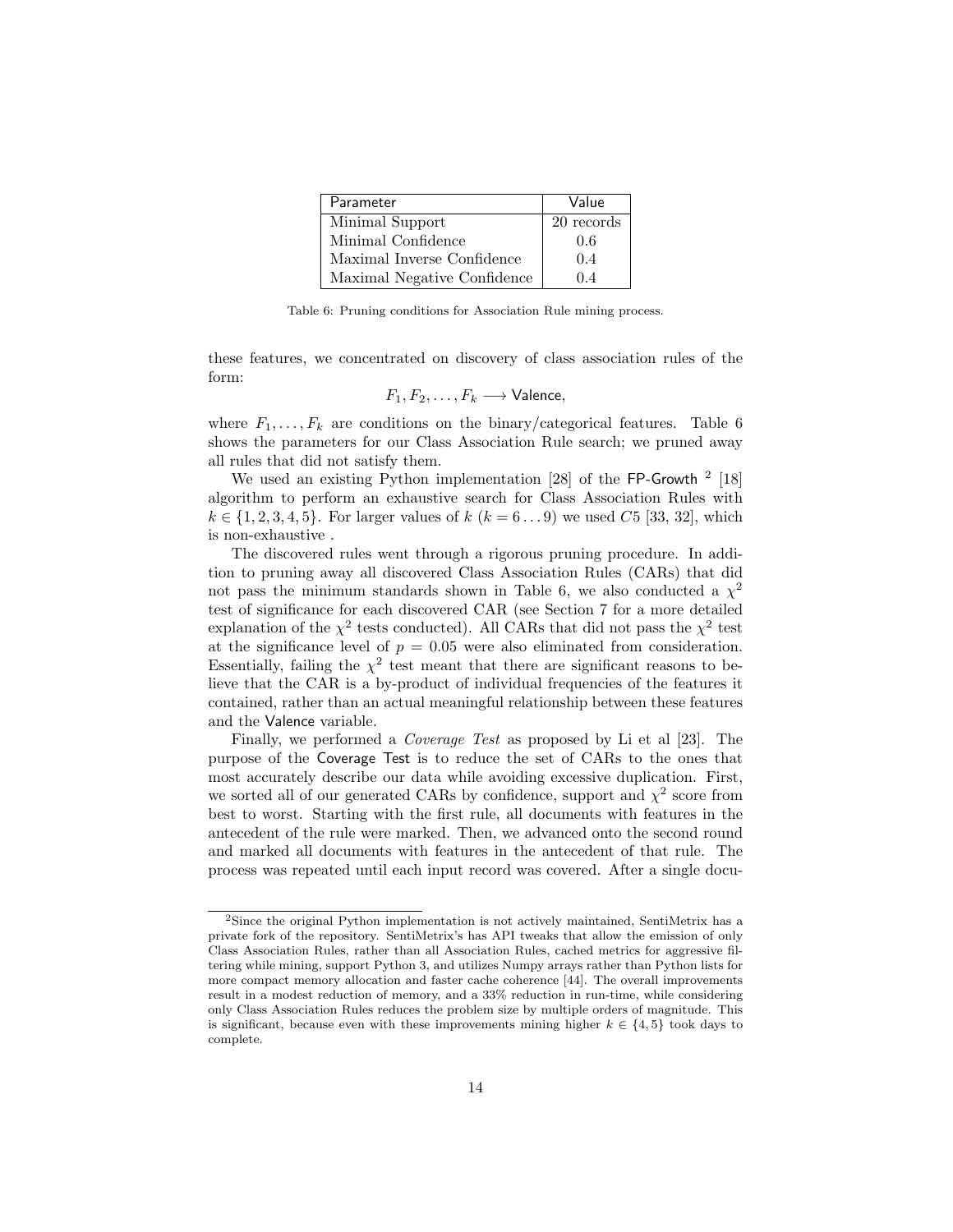| Antecedent                                                                                                                                                                                                                                                                         | Valence         | Support | Confidence       | Neg. Conf. |
|------------------------------------------------------------------------------------------------------------------------------------------------------------------------------------------------------------------------------------------------------------------------------------|-----------------|---------|------------------|------------|
| patient is an inpatient and<br>currently undergoing<br>addiction treatment                                                                                                                                                                                                         | <b>SEVERE</b>   | 22      | $21/22$ (95.45%) | $18.25\%$  |
| patient NOT taking Aplenzin and<br>has no history of drug abuse and<br>suffers from OCD                                                                                                                                                                                            | <b>MODERATE</b> | 25      | $20/25$ (80%)    | 22.06\%    |
| patient is NOT inpatient and<br>does not drink alcohol and<br>is NOT taking Allernaze and<br>is NOT taking Levothroid and<br>is NOT taking Cultivate and<br>is NOT taking Abilify and<br>does not suffer from OCD and<br>has no history of violence and<br>suffers from depression | MILD            | 73      | $67/73$ $(92\%)$ | 38.37%     |

Table 7: Examples of discovered Association Rules.

ment has been marked five times, we removed it from future consideration. If a rule did not "cover"" any considered documents, we discarded the rule. Once all documents have been marked five times, we discarded all remaining rules.

Altogether, the pruning process reduced the total number of CARs extracted from the data from 345,373 to 628. For each extracted Class Association Rule, we added one binary feature to the dataset, which was set to 1 on records where the antecedent of the Association Rule applied <sup>3</sup>. Some examples of the Association Rules we mined during this process are presented in Table 7. The first two rules were found by the FP-Growth process, and the third by C5.

#### 7. Step 4: Feature Selection

Because we now had thousands of features to consider, we developed a feature selection procedure that subjected each feature in our dataset to a battery of tests. Features that failed every single test were eliminated from consideration. The battery of tests is described below.

Association Rule test. This decision procedure can be boiled down to a simple statement: keep a feature if it appears in the antecedent of at least one of the 628 Class Association Rules in our dataset.

 $\chi^2$  test for categorical features. We ran a  $\chi^2$  test [46] for each categorical feature against the Valence variable. This test checks whether there are sufficient

<sup>&</sup>lt;sup>3</sup>The conclusion of the CAR was not considered, as that would result in leaking the label information during training, nor could these features be constructed on a hidden test set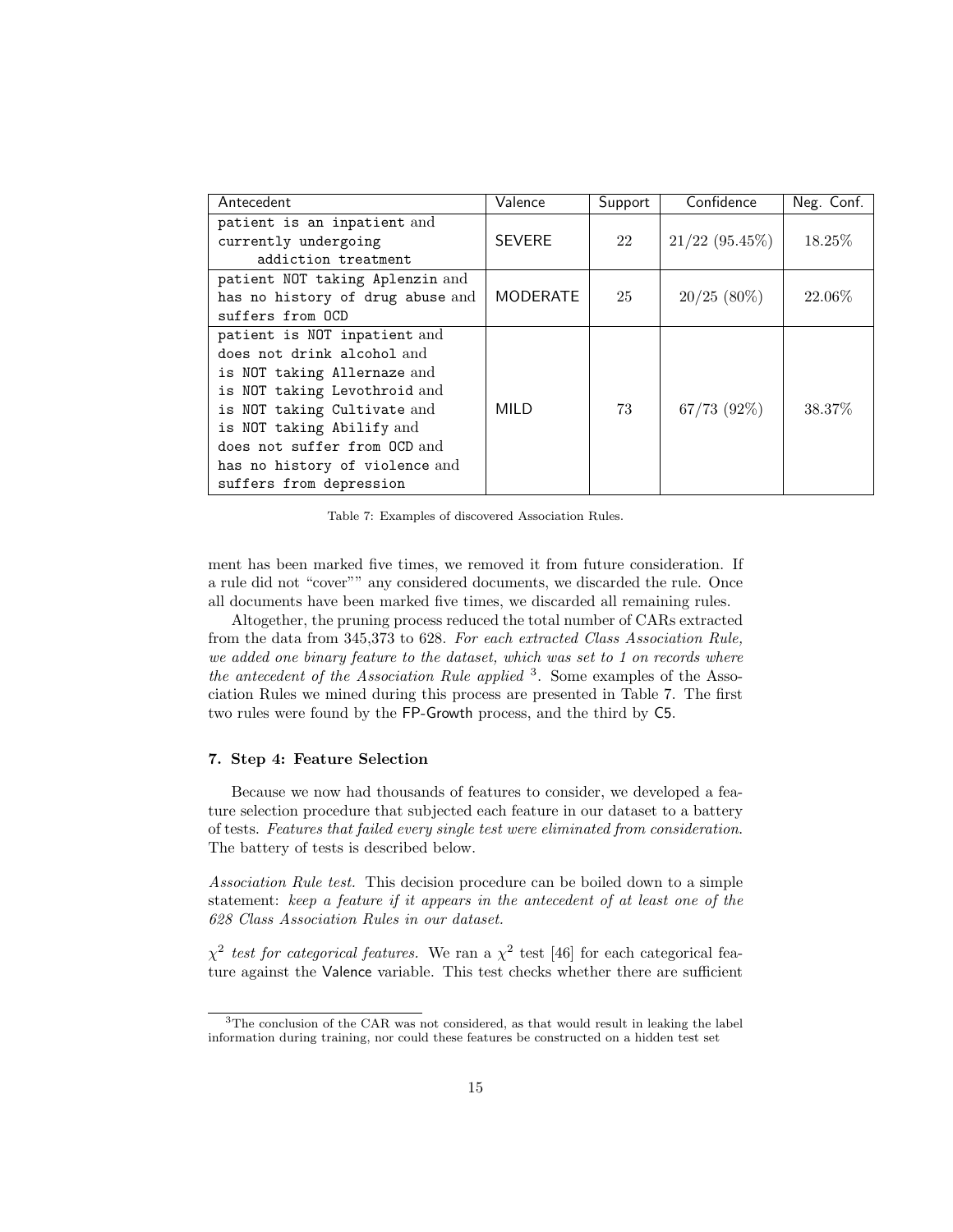grounds to believe that a specific categorical feature is associated with another categorical feature purely by coincidence. We set our confidence estimate at 95% and rejected any categorical feature whose  $\chi^2$  test yielded a p-value higher than 0.05. The  $\chi^2$  test was implemented by using scipy's chisquare function to compute the p-value of each categorical feature [10].

ANOVA F-test for continuous features. ANOVA F-tests are used to test the significance of a regression model [8]. While we used the  $\chi^2$  test to test for potential significance of our categorical features, we used the multi-way ANOVA F-test for our numeric features. For each feature tested, we separated the data into four subsets, based on the value of the target Valence attribute. We then randomly sampled from these four groups. We then tested the means and standard deviations in each of the four subsets to see if they represented similar or different distributions, and compared them across our multi-way samples to see if there is a statiscal bias. Similarly to the  $\chi^2$  test, we set the confidence level at 95% and rejected any numeric attribute whose ANOVA F-test produced a p-value of more than 0.05. We uses scikit-learn's f classif function to compute the multi-way ANOVA tests [29].

Mutual Information Gain test (MIG). Mutual Information Gain is typically used in measuring the robustness of clustering methods. In unsupervised problems, MIG is measured by calculating  $P(X, Y)$  - the probability that two variables  $X$  and  $Y$  occur in the same cluster - compared to the probability  $P(X) * P(Y)$  of their occurring in the same cluster by random chance. If there is a clear dependence between the two variables, then the probability of  $P(X, Y)$  will be higher than  $P(X) * P(Y)$ . Recent research shows that MIG provides an additional level of feature selection in the context of textual classification and clustering [48]. In the case of supervised feature selection, we compare the entropies and distributions of Valence vs. each feature using  $K$ Nearest Neighbors. At the time of the N-GRID Challenge, scikit-learn [29] did not have a completed implmentation of mutual info classif, but it was in the process of being developed. We ported scikit-learn's partial implementation into our system.

Linear SVM Recursive Feature Elimination. Our final test involved running scikit-learn's version of the Support Vector Machine (SVM) classifier with a linear kernel [14] and observe whether the feature survived the Recursive Feature Elimination process implemented within it. An advantage of using a linear SVM to find support vectors is that it provided our system with multivariate feature selection. In addition,  $\chi^2$  test and our Class Association Rules only worked on categorical features, while Mutual Information Gain used a heuristic [48] to operate on continuous features. The Linear SVM recursive feature elimination allowed us an additional test on the continuous features in our dataset.

Table 8 contains the overview of the features that survived this process: i.e., that passed successfully at least one of the tests from the list above. We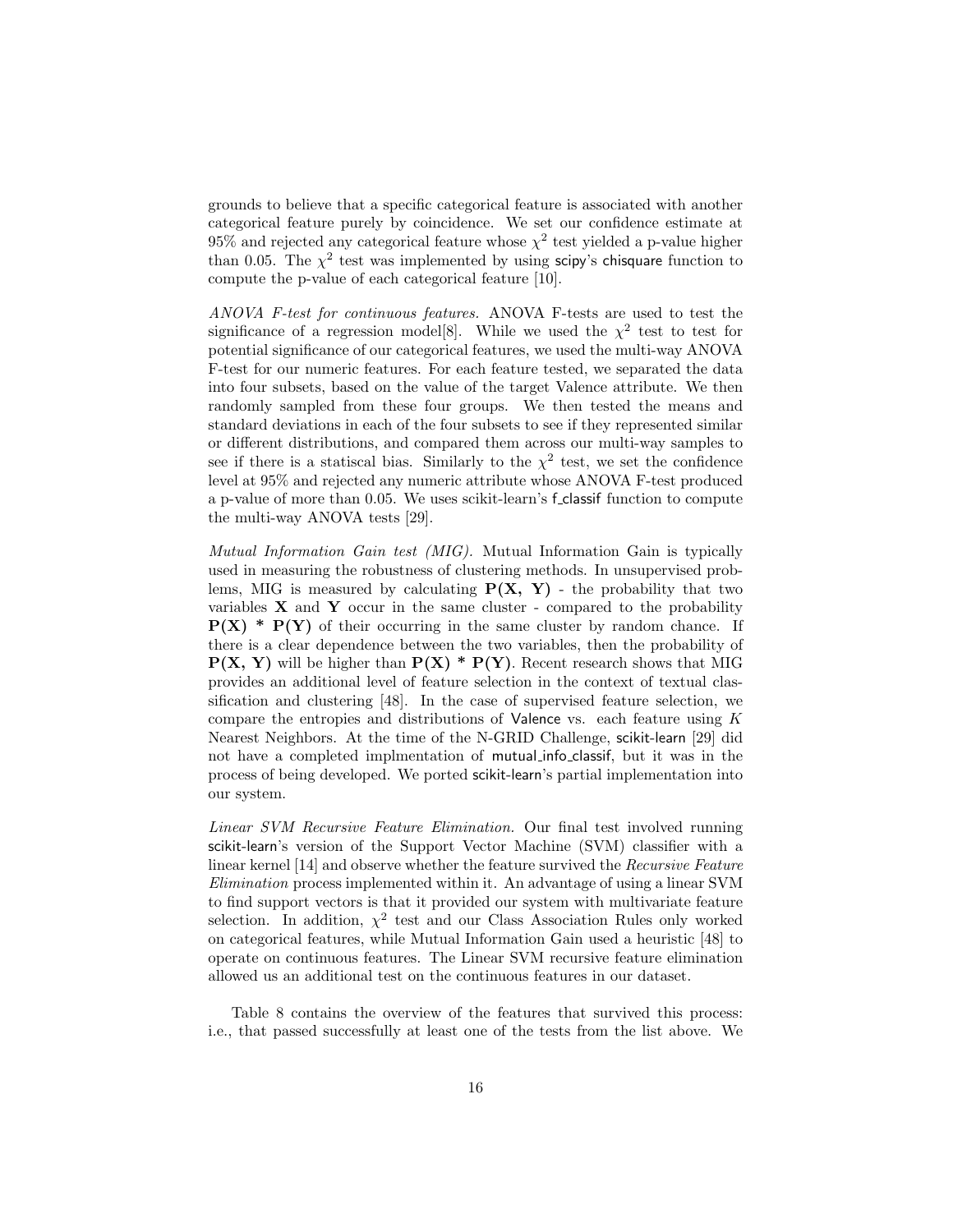| <b>Feature Category</b> | Number of Features |
|-------------------------|--------------------|
| <b>TOTAL</b>            | 788                |
| Original                | 30                 |
| Cumulative scores       | 34                 |
| Medications             | 10                 |
| SentEmotion             | 6                  |
| cTakes                  | 40                 |
| Common Value            | 5                  |
| Word2Vec                | 34                 |
| Unigrams                |                    |
| CAR                     |                    |

Table 8: Description of the final set of features remaining in our operational dataset after the feature selection (pruning) step.

make a few observations here about the final shape of the dataset. Only LIWC did not contribute any features. All other means of enhancing non-textual features provided meaningful contributions, with cTakes, original dataset, and, interestingly enough, our cumulative scores accounting for the majority of nontextual features. All five Common Value features also made it. Our manual work on documenting medications resulted in 10 out of 47 medication features kept.

Another interesting outcome of this process was an essential depletion of direct natural language-related features from the dataset. Only 34 out of 300 features that came from Word2Vec were kept.

### 8. Step 5: Classifier Training and Adaptations

For our next step, we have constructed a battery of 22 different classifiers to train on the dataset we built on previous steps. Table 9 lists the classifiers we used on this project. 12 of the 22 classifiers came from scikit-learn. Another five classifiers came from the internal SentiMetrix implementations primarily developed prior to the N-GRID challenge, but modified where needed to work with the data from this challenge. Additionally, we used two neural network learners from Google's TensorFlow: their deep neural network implementation; and their so called deep and wide classifier, which combines neural nets (deep learning) with Support Vector Machines (wide learning). Finally, two extra classifiers — XGBoost, the boosted gradient classifier [11], and Quinlan's implementation of C5.0 decision tree classifier [33] — were used as well.

Of the 22 classifiers we used two, the Random Forest Regression with Classification Inference (RF-reg-clf in Table 9, and the SVM-initialized Naïve Bayes AdaBoost were novel adaptations of the well-known Random Forest [9, 19] and AdaBoost [16] machine learning techniques. They are described below.

#### 8.1. Classifier Adaptations

Our two novel adaptations of existing classifiers are discussed below.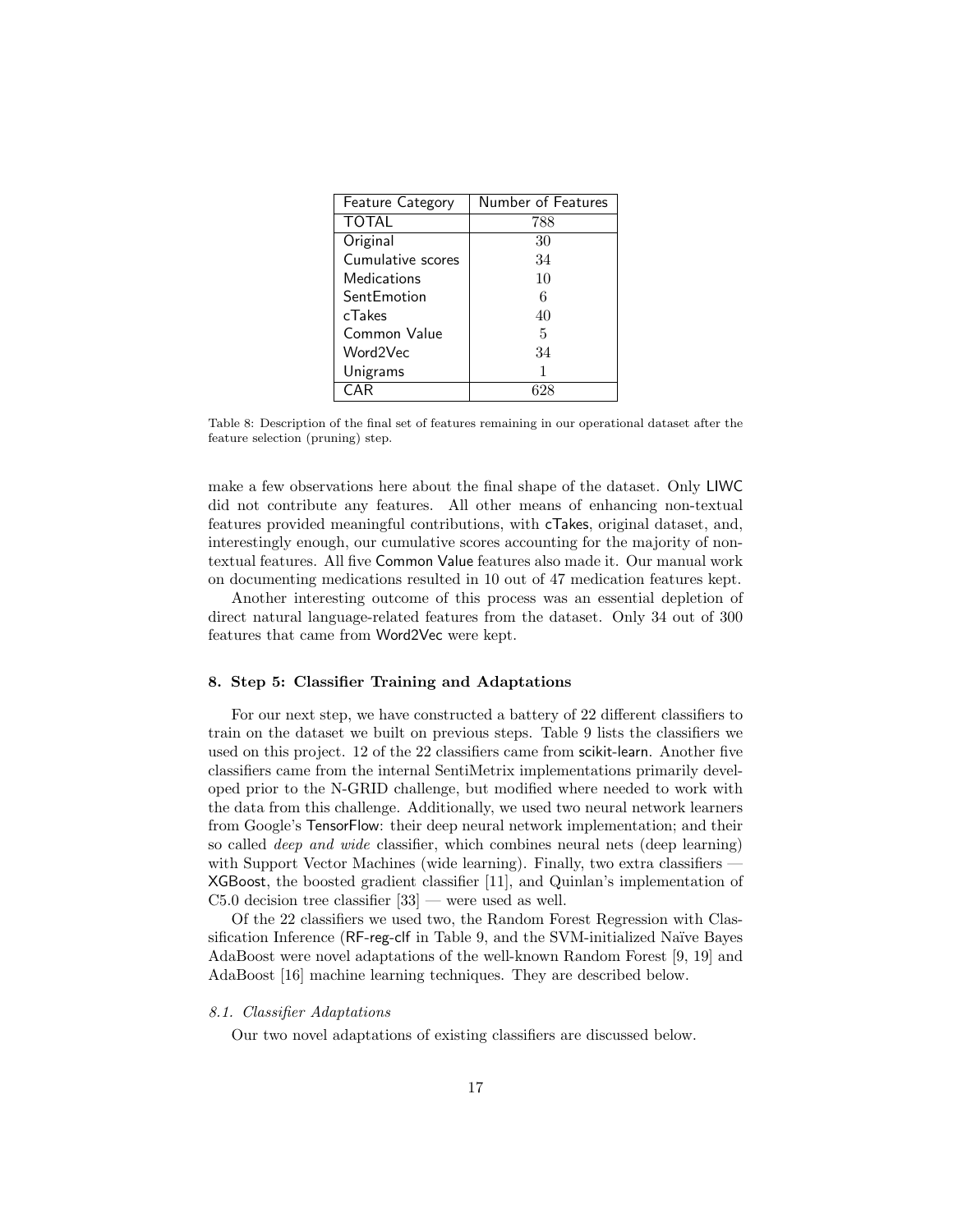| No.            | Abbreviation      | Classifier                                         | Source             |
|----------------|-------------------|----------------------------------------------------|--------------------|
| 1              | MB NB             | Multinomial/Bernoulli Naïve Bayes                  | scikit-learn       |
| $\overline{2}$ | Lin-SVM           | Linear Kernel SVM                                  | scikit-learn       |
| 3              | <b>RBF SVM</b>    | Radial Basis Function Kernel SVM                   | scikit-learn       |
| 4              | LogReg            | Logistic Regression                                | scikit-learn       |
| 5              | RF                | Random Forests                                     | scikit-learn       |
| 6              | Adaboost NB       | AdaBoosted NaiveBayes                              | scikit-learn       |
|                | KNN               | K-Nearest Neighbors                                | scikit-learn       |
| 8              | SGD               | Stochastic Gradient Descent                        | scikit-learn       |
| 9              | <b>BRBM</b>       | Bernoulli Restricted Boltzmann Machine             | scikit-learn       |
| 10             | RF-reg            | Regression version of Random Forest                | scikit-learn       |
| 11             | RF-reg-clf        | Train: Regression RF; inference: Classification RF | scikit-learn       |
| 12             | Lin-SVM-reg       | Regression version of Lin-SVM                      | scikit-learn       |
| 13             | RBF SVM-reg       | Regression version of RBF SVM                      | scikit-learn       |
| 14             | <b>DNN</b>        | Deep Neural Network                                | <b>TensorFlow</b>  |
| 15             | Deep & Wide       | Deep-and-Wide classifier                           | <b>TensorFlow</b>  |
| 16             | SVM-Init AdaBoost | AdaBoost: 1 ropund Linear-SVM, 49 rounds of NB     | SentiMetrix        |
| 17             | MI SVR            | Mutual-Info Feature Boosted SVM                    | <b>SentiMetrix</b> |
| 18             | <b>CMAR</b>       | CMAR (Classifier on Multiple Assoc. Rules)         | <b>SentiMetrix</b> |
| 19             | <b>CMAR SVM</b>   | <b>CMAR-Boosted SVM</b>                            | SentiMetrix        |
| 20             | <b>CBA</b>        | CBA (Classification Based on Associations)         | <b>SentiMetrix</b> |
| 21             | <b>XGBoost</b>    | XGBoost (scalable gradient boosting)               | <b>XGBoost</b>     |
| 22             | C <sub>5</sub>    | C5.0 Decision Tree Classifier                      | RuleQuest          |

Table 9: All the classifiers that were tried as part of the N-GRID Shared Task Challenge

Random Forest Regression with Classification Inference (RF-reg-clf ). Random Forest is a powerful yet forgiving algorithm that can perform a modest amount of feature selection due to its subsampling [9, 19]. In scikit-learn, there are both regression and classification modes of Random Forest [29]. As Valence can be treated as both a class or an ordinal value, we tried both methods. Since regression provides additional insight for the classifier, it often had slightly higher scores. However, regression biases the kernel into averaging around the mean of all the labels. The result of this is MILD Valences might be moved to be slightly more MODERATE and vice-versa. When it comes to building the ensemble, this small amount of drift can result in large classification errors if it causes the ensemble's vote to cross a rounding threshold. Our adaptation was to train the Random Forest on the regression version of the problem. Then, during inference, round the inferred value to the nearest Valence.

SVM Initialized AdaBoost (SVM-Init-ada). The novel technique we used on this project is the initialization of AdaBoost learning process with SVM (SVM-Init-AdaBoost classifier in our parlance). AdaBoost trains a sequence of estimators one after another [16]. After each iteration, the training set is be reweighed; documents that were just misclassified will have their weight increased, while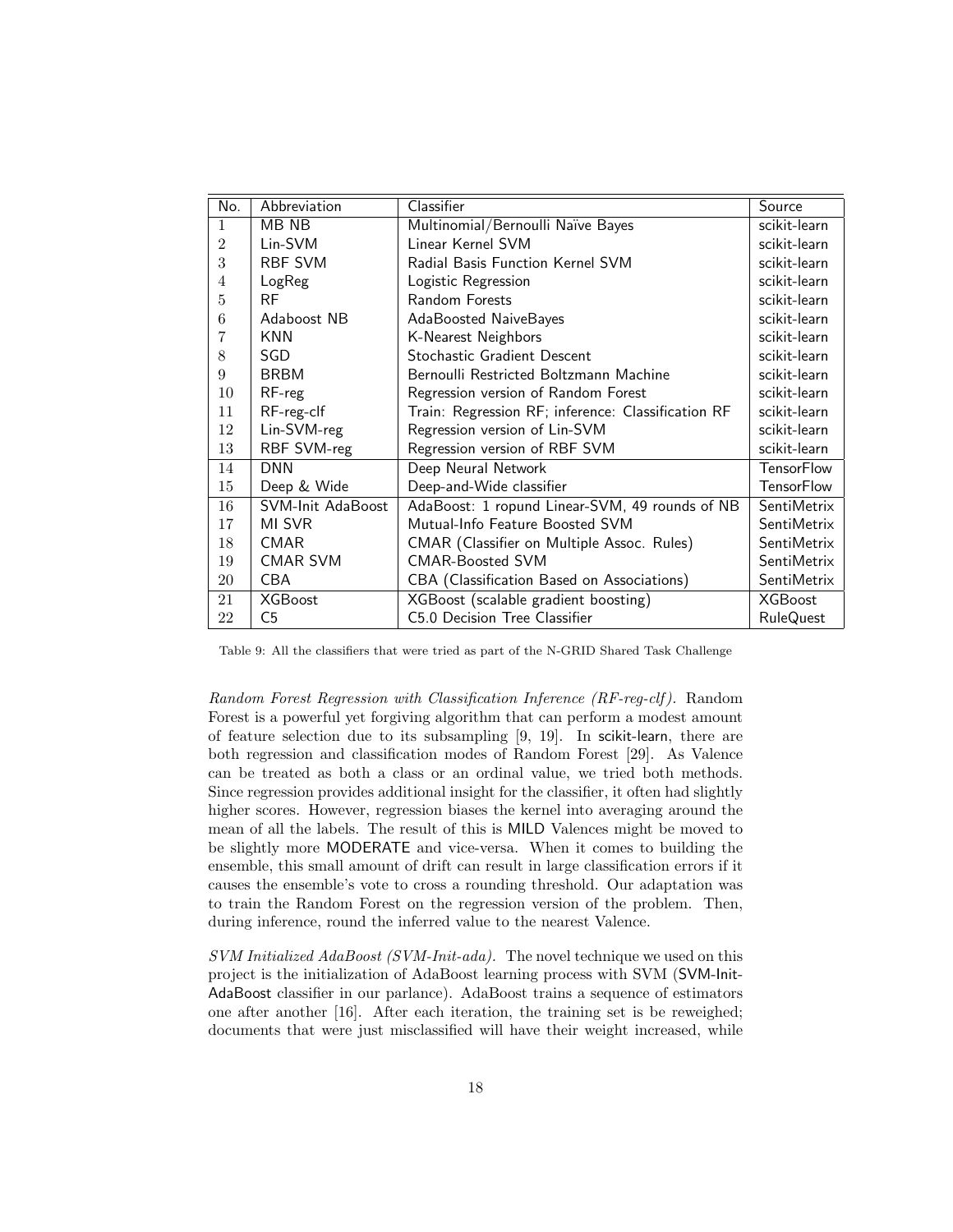documents that were just classified correctly will have their weight decreased. This forces the next classifier to correct the mistakes its predecessor made. While AdaBoost is traditionally done a fast and weaker classifier such as Naive Bayes, any kernel can be used.

In other project, SentiMetrix has had success by introducing a single round of a slow and strong classifier as a seed for AdaBoost [40]. As Support Vector Machines was one of our better classifiers and provides a meaningful decision function, it works well as the bootstrapping classifier and provides an anchor for the weak classifiers. We modified the AdaBoost process as follows:

- 1. Step 1: Run Linear kernel SVM classifier on input data.
- 2. Step 2: Analyze kernel decision function to reweigh document weights
- 3. Step 3. . . 52: Run Naïve Bayes classification 49 times, reweighing document weights after every iteration

On the input N-GRID challenge data, linear kernel SVM produced better accuracy results than a single Naïve Bayes run. This allowed our modification of AdaBoost to start with a sufficiently accurate bootstrap. This additional accuracy gained on the first step has proven to be a core factor in the overall accuracy of this classifier, as one of its runs wound up being the best individual classifier in our battery.

### 8.2. Data Views

Each of or 22 classifiers was separately trained on nine different data views described in Table 10. A data view is a collection of features onto which the data is projected prior to being supplied to the classifier. Different subsets of features were selected due to their distinct origins, and the desire of our team to see if certain minimalistic sets of features contain enough information for training the classifiers.

Two of the nine data views listed, ANOVA-wordvector34 (the 34 Word2Vec features that passed our ANOVA significance tests) and WordVector (all 300 Word2Vec features) yielded abysmal accuracy for all classifiers, and were eliminated from further consideration.

Of the remaining seven data views one, Full, represents the entire collection of features selected during the process described in Section 7, five are its subsets, and one, TF-IDF is the complete set of tf-idf vectors representing the textual portion of each record. The subsets of the Full data view were selected to represent different categories of features ( $CARs$ ,  $Numberic<sup>4</sup>$ ) as well as the best features that passed a specific test:  $\chi^2$ , ANOVA or Multiple Information Gain. We experimented briefly with top 100 and top 75 best features for each of the tests, but settled on top 50, as this provided better accuracy.

<sup>&</sup>lt;sup>4</sup>The name of this view is a bit of a misnomer, and is kept for historical reasons. This view includes both numeric and categorical features that were present in the original dataset, as well as constructed using cTAKES, SentEmotion, and LIWC toolkits.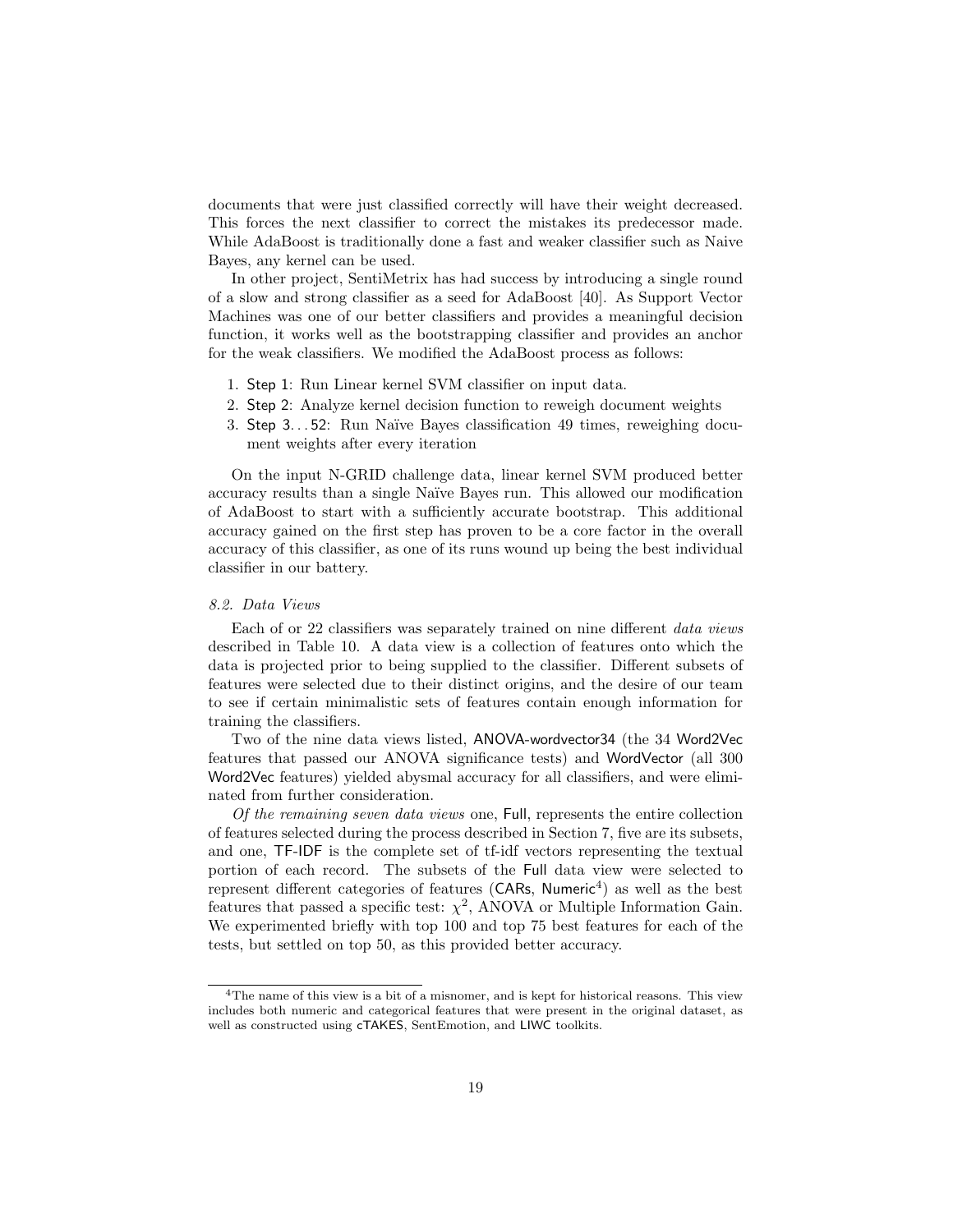| No.            | Label              | Explanation                             | <b>Size</b> |
|----------------|--------------------|-----------------------------------------|-------------|
|                | Full               | All features that passed filtering      | 788         |
| $\overline{2}$ | <b>Numeric</b>     | All numeric (and categorical) filtered  | 125         |
| 3              | <b>CARs</b>        | All CAR features                        | 628         |
| $\overline{4}$ | TF-IDF             | All tf-idf unigram features             | 8033        |
| 5              | WordVector         | All Word2Vec features                   | 300         |
| 6              | Chi-square-best50  | 50 features with highest $\chi^2$ value | 50          |
|                | ANOVA-best50       | 50 features with highest ANOVA F-scores | 50          |
| 8              | MIG-best50         | 50 features with best MIG values        | 50          |
| 9              | ANOVA-wordvector34 | Word2Vec features that passed ANOVA     | 34          |

| Table 10. Different data views used for classifier training. |  |
|--------------------------------------------------------------|--|
|--------------------------------------------------------------|--|

| No.            | Name               | Algorithm         | View               |
|----------------|--------------------|-------------------|--------------------|
| $\mathbf{1}$   | MNB-CARs           | MNB               | CARs               |
| $\overline{2}$ | $RF$ -full         | <b>RF</b>         | Full               |
| 3              | RF-reg-full        | RF-reg            | Full               |
| 4              | RF-reg-clf-full    | RF-reg-clf        | Full               |
| 5              | Lin-SVM-chi2-best  | Lin-SVM           | chi2-square-best50 |
| 6              | Lin-SVM-anova-best | Lin-SVM           | ANOVA-best50       |
| 7              | RBF-SVR-mig-best   | RBF-SVR           | MIG-best50         |
| 8              | SVM-Init-Ada-CARS  | SVM-Init AdaBoost | Rules              |
| 9              | D&W-num            | Deep & Wide       | Numeric            |
| 10             | DNN-full           | <b>DNN</b>        | Full               |

Table 11: Abbreviated names for classifiers for the next sections

As a result, at the end of the process we had a total of  $22 \times 7 = 154$  trained (classifier,data view) pairs to go through. As a final preprocessing step, we normalized the data view as appropriate for each classifier. For most classifiers, the normalization centered each feature and scaled it to have unit standard deviation using the interquartile range. For classifiers that cannot use negative numbers, such as Multinomial NB, we did the above normalization and then rescaled the data in the range of [0, 1]. This was accomplished with scikit-learn's RobustScaler and MinMaxScaler, respectively [29].

#### 8.3. Classifier Training and Evaluation

For each classifier – data view pair we used 10-fold Cross Validation across the entire training set of 433 data points from both the official training set and the additional annotated by 1 set, using a seeded stratified method provided by scikit-learn. For evaluating the pipelines, we performed a 10-fold Train & Predict using the best hyper-parameters from the previous step across the organizerrecommended 325 training files. These predictions were eventually fed into the Ensemble Creation procedures.

Of the 154 total runs, we eventually chose 20 best learners to use in the next step: ensemble training. Of these 20 runs, 10 runs shown in Table 11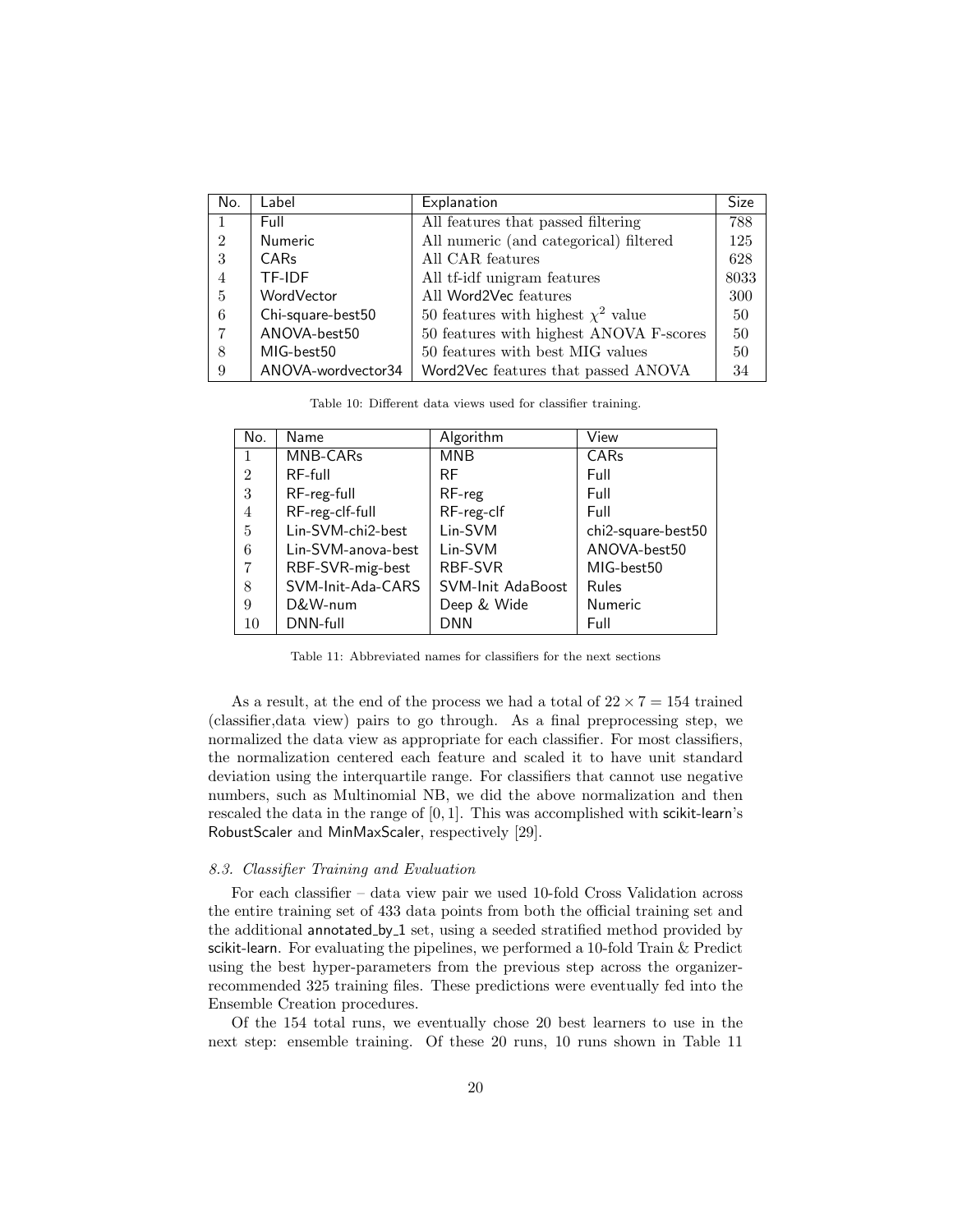| RF-reg-full        | Pred NONE       | Pred MILD       | Pred MODERATE   | Pred SEVERE        |
|--------------------|-----------------|-----------------|-----------------|--------------------|
| <b>True NONE</b>   | 13              | $\overline{28}$ | $\overline{4}$  | $\theta$           |
| True MILD          | 3               | 94              | 33              | $\theta$           |
| True MODERATE      | $\theta$        | 16              | 60              | 6                  |
| <b>True SEVERE</b> | 0               | $\overline{4}$  | 49              | 15                 |
| Lin-SVM-chi2-best  | Pred NONE       | Pred MILD       | Pred MODERATE   | Pred SEVERE        |
| <b>True NONE</b>   | 28              | $\overline{13}$ | $\overline{4}$  | $\theta$           |
| True MILD          | 11              | 103             | 13              | 3                  |
| True MODERATE      | 1               | 18              | 41              | 22                 |
| <b>True SEVERE</b> | 1               | $\overline{2}$  | 21              | 44                 |
| RBF-SVR-mig-best   | Pred NONE       | Pred MILD       | Pred MODERATE   | <b>Pred SEVERE</b> |
| <b>True NONE</b>   | $\overline{17}$ | $\overline{25}$ | $\overline{3}$  | $\overline{0}$     |
| True MILD          | 10              | 90              | 30              | $\theta$           |
| True MODERATE      | $\mathbf{1}$    | 26              | 43              | 12                 |
| <b>True SEVERE</b> | 1               | 1               | 47              | 19                 |
| D&W-num            | Pred NONE       | Pred MILD       | Pred MODERATE   | <b>Pred SEVERE</b> |
| <b>True NONE</b>   | 27              | 17              | $\mathbf{1}$    | $\theta$           |
| True MILD          | 13              | 84              | 25              | 8                  |
| True MODERATE      | 3               | 17              | 41              | 21                 |
| <b>True SEVERE</b> | 1               | $\overline{4}$  | 20              | 43                 |
| SVM-Init-Ada-CARS  | Pred NONE       | Pred MILD       | Pred MODERATE   | <b>Pred SEVERE</b> |
| <b>True NONE</b>   | $\overline{30}$ | $\overline{2}$  | $\overline{13}$ | $\boldsymbol{0}$   |
| True MILD          | 9               | 96              | 21              | 4                  |
| True MODERATE      | 1               | 16              | 58              | 7                  |
| <b>True SEVERE</b> | 0               | $\overline{2}$  | 14              | 52                 |
| MNB-CARs           | Pred NONE       | Pred MILD       | Pred MODERATE   | Pred SEVERE        |
| <b>True NONE</b>   | 31              | 14              | $\overline{0}$  | $\theta$           |
| True MILD          | 16              | 103             | 3               | 8                  |
| True MODERATE      | 5               | 33              | 34              | 10                 |
| <b>True SEVERE</b> | 1               | $\,6$           | $\bf 5$         | 56                 |

Table 12: Individual Confusion Matrices on the 325 document training set for the 6 Classifiers in the Competition-Winning Ensemble.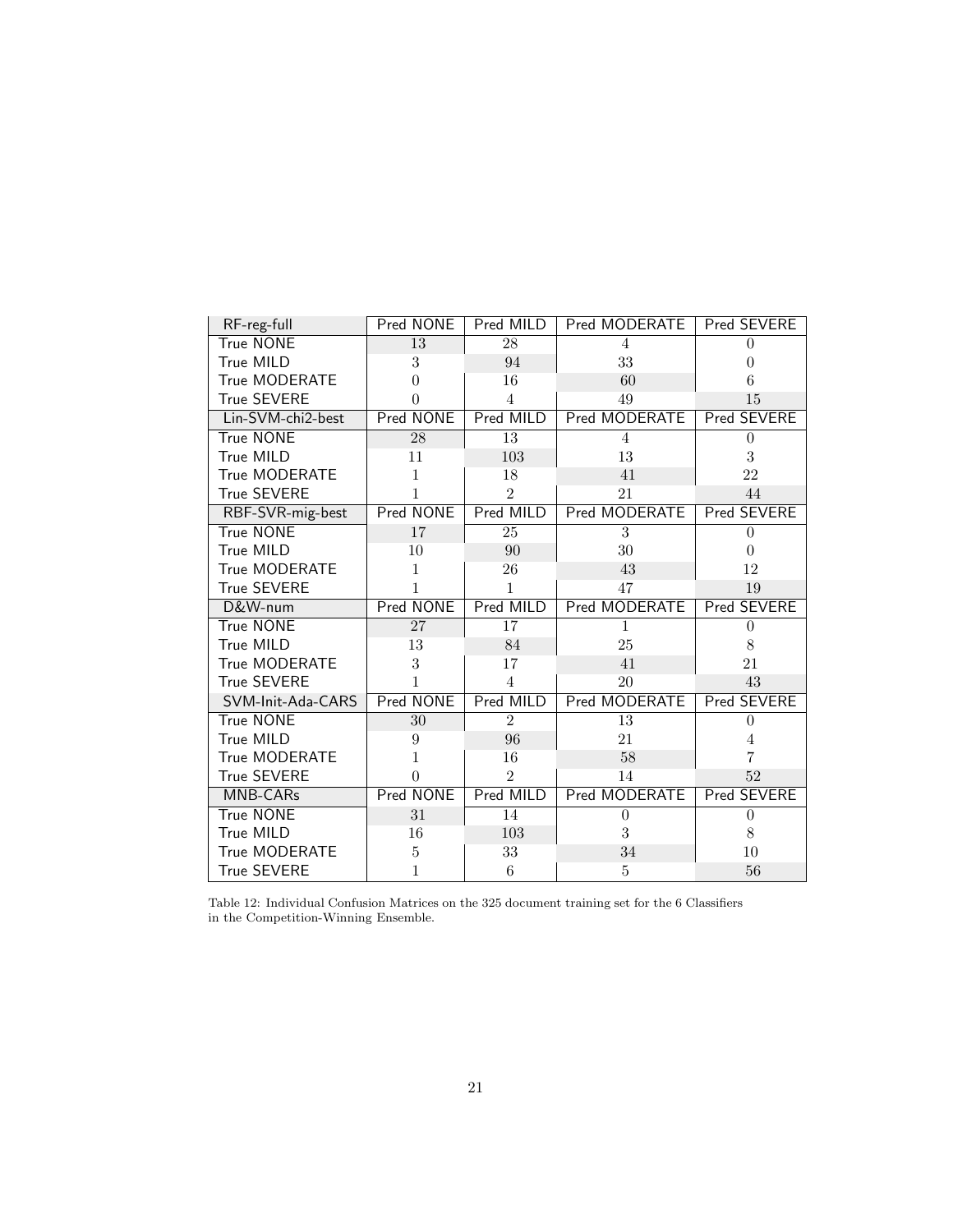| RF-reg-full       | Precision | Recall | <b>MAE</b> |
|-------------------|-----------|--------|------------|
| <b>NONE</b>       | 0.812     | 0.289  | 0.733      |
| <b>MILD</b>       | 0.662     | 0.723  | 0.824      |
| <b>MODERATE</b>   | 0.411     | 0.732  | 0.809      |
| <b>SEVERE</b>     | 0.714     | 0.221  | 0.738      |
| Lin-SVM-chi2-best | Precision | Recall | <b>MAE</b> |
| <b>NONE</b>       | 0.683     | 0.622  | 0.844      |
| MII D             | 0.757     | 0.792  | 0.885      |
| <b>MODERATE</b>   | 0.519     | 0.500  | 0.744      |
| <b>SEVERE</b>     | 0.638     | 0.647  | 0.863      |
| RBF-SVR-mig-best  | Precision | Recall | MAE        |
| <b>NONE</b>       | 0.586     | 0.378  | 0.757      |
| <b>MILD</b>       | 0.634     | 0.692  | 0.787      |
| <b>MODERATE</b>   | 0.350     | 0.524  | 0.745      |
| <b>SEVERE</b>     | 0.613     | 0.279  | 0.739      |
| D&W-num           | Precision | Recall | <b>MAE</b> |
| <b>NONE</b>       | 0.614     | 0.600  | 0.859      |
| <b>MILD</b>       | 0.689     | 0.646  | 0.793      |
| <b>MODERATE</b>   | 0.471     | 0.500  | 0.732      |
| <b>SEVERE</b>     | 0.597     | 0.632  | 0.848      |
| SVM-Init-Ada-CARS | Precision | Recall | MAE        |
| <b>NONE</b>       | 0.750     | 0.667  | 0.793      |
| <b>MILD</b>       | 0.828     | 0.738  | 0.854      |
| <b>MODERATE</b>   | 0.547     | 0.707  | 0.848      |
| <b>SEVERE</b>     | 0.825     | 0.765  | 0.912      |
| <b>MNB-CARs</b>   | Precision | Recall | <b>MAE</b> |
| <b>NONE</b>       | 0.585     | 0.689  | 0.896      |
| <b>MILD</b>       | 0.660     | 0.792  | 0.866      |
| <b>MODERATE</b>   | 0.810     | 0.415  | 0.677      |
| SEVERE            | 0.757     | 0.824  | 0.902      |

Table 13: Multi-class Precision, Recall and MAE on the 325 document training set for the 6 Classifiers in the Competition-Winning Ensemble. Per-class MAE is normalized with the assumption that all predictions are maximally incorrect for each class.

| Classifier        | MA-MAE | ROC-AUC | $R^2$ |
|-------------------|--------|---------|-------|
| RF-reg-full       | 0.776  | 0.683   | 0.554 |
| Lin-SVM-chi2-best | 0.834  | 0.765   | 0.521 |
| RBF-SVR-mig-best  | 0.757  | 0.657   | 0.476 |
| D&W-num           | 0.808  | 0.721   | 0.394 |
| SVM-Init-Ada-CARS | 0.851  | 0.811   | 0.515 |
| MNB-CARs          | 0.835  | 0.773   | 0.459 |

Table 14: Summary metrics on the 325 document training set for each of the 6 Classifiers in the Competition-Winning Ensemble. All applicable metrics are macro-averaged when necessary. Higher is better.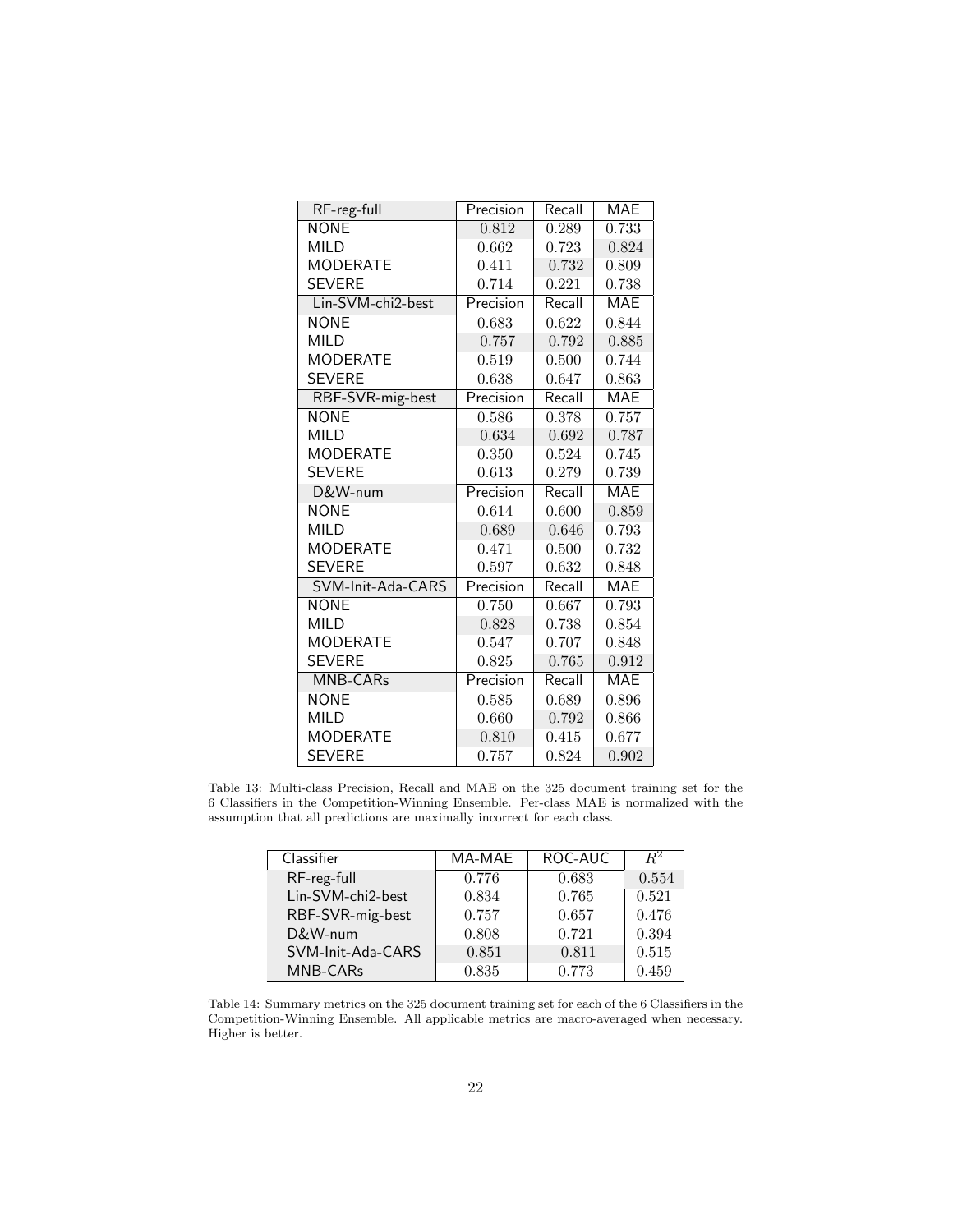| Classifier        | Precision | Recall | F <sub>1</sub> -Score | Accuracy |
|-------------------|-----------|--------|-----------------------|----------|
| RF-reg-full       | 0.650     | 0.491  | 0.495                 | 0.560    |
| Lin-SVM-chi2-best | 0.649     | 0.640  | 0.644                 | 0.665    |
| RBF-SVR-mig-best  | 0.546     | 0.468  | 0.481                 | 0.520    |
| D&W-num           | 0.593     | 0.595  | 0.593                 | 0.600    |
| SVM-Init-Ada-CARS | 0.738     | 0.719  | 0.724                 | 0.726    |
| MNB-CARs          | 0.703     | 0.680  | 0.673                 | 0.689    |

Table 15: Summary metrics on the 325 document training set for each of the 6 Classifiers in the Competition-Winning Ensemble. All applicable metrics are macro-averaged when necessary. Higher is better.

participated in the five best ensembles (see Section 9.) For each run, we show the classifier used, the data view on which it ran and the abbreviation we use in this section and in Section 9 to refer to it.

For the sake of space, we limit the demonstration and discussion of the results of the individual classifiers to the six classifiers from Table 11 which constituted our top performing classification ensemble. These classifiers are:

- 1. RF-ref-full: the Random Forest regression run on the Full data view.
- 2. Lin-SVM-chi2-best: Linear kernel SVM classifier run on the 50 best features selected by the  $\chi^2$  test.
- 3. RBF-SVR-mig-best: Radial basis function kernel SVM regressor run on the top 50 best features selected by the mutual information gain test.
- 4. D&W-num: the TensorFlow's Deep and Wide classifier run on the numeric and categorical features.
- 5. SVM-Init-Ada-CARs: SVM-initialized Adaboost running on our CAR features.
- 6. MNB-CARs: Multinomial Na¨ıve Bayes running on our CAR features.

Table 12 contains the confusion matrices for these six runs, Table 13 shows precision, recall and MAE for each class, while Tables 14 and 15 document the overall accuracy metrics: MA-MAE, RoC-AUC and the  $R^2$  metrics (Table 14), and precision, recall, f-score and accuracy (Table 15). We discuss the work of individual classifiers below.

Our RandomForest regression run on the full data view (RF-reg-full) tended to over-predict MILD and MODERATE valences at the expense of NONE and SEVERE, however, it contained excellent separation between the NONE/MILD, and MODERATE/SEVERE pairs of valences, with only MILD⇒MODERATE false positives being of concern. While this run had the second lowest MA-MAE value out of our six runs, it should be noted (see Section 9) that this is the only run that participated in all final ensembles.

The linear kernel SVM classifier running on our top 50  $\chi^2$  features (Lin-SVM-chi2-best) has the third highest MA-MAE and has produced an excellent confusion matrix, with majority of NONE and SEVERE conditions being classified correctly, and with very few "costly" misses.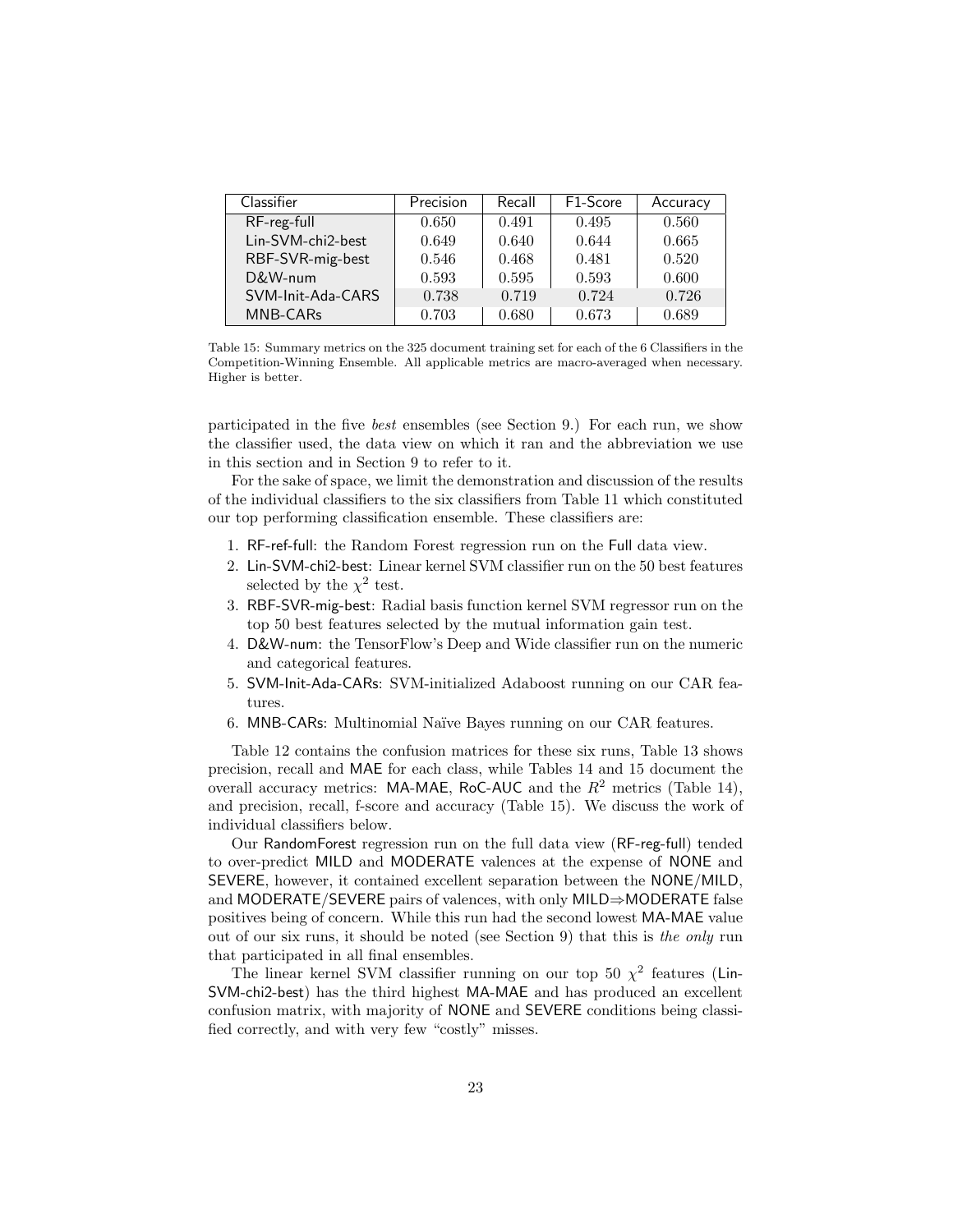The SVM regressor with RBF kernel running on our top 50 Mutual Information Gain features (RBF-SVR-mig-best) had the lowest performance of these six runs (although was still among the better classifiers overall). It over-predicted the MODERATE class, and had some trouble distinguishing MODERATE and MILD valences. It also was very strict at predicting NONE and SEVERE valences.

TensorFlow's Deep and Wide classifier, run on all our numeric and categorical attributes, excluding CAR and Word2Vec attributes ((D&W-num) had no significant distinctive features as compared to other runs. It did the worst on properly capturing MILD valences (MILD recall), and tended to admit more "big" mistakes (misclassifications two or more classes apart) than some other methods. But it kept the overall number of misclassified cases reasonable, and hence earned a MA-MAE in excess of 0.8.

Our overall best single run came from our own Adaboost classifier trained on a single round of SVM followed by 49 rounds of Na¨ıve Bayes applied to the dataset consisting solely of CAR attributes (SVM-Init-Ada-CARs, see Section 8.1). This classifier excelled almost everywhere, giving by far the most accurate predictions of SEVERE valence and minimizing false positives. The only "weak spot" for this method came from improperly classifying 13 cases with valence of NONE as MODERATE. However, as this was a clear outlier prediction among our six runs (the other runs predicted anywhere from 0 to 4 cases this way), this miss was effectively eliminated in the followup ensembles.

The final classifier run, Multinomial Naïve Bayes run on the same data view of CAR attributes (MNB-CARs), edged the Lin-SVM-chi2-best run by a hair to give us our second best single run MA-MAE of 0.835. It got the largest number of both NONE and SEVERE true positives, as well as tying the Lin-SVM-chi2 best for the largest number of MILD true positives, only stumbling a bit on the MODERATE valence, where it had a very high precision, but low recall.

#### 9. Step 6: Ensemble Learning

From our prior research [27, 2], we know that ensembles frequently beat vanilla classifiers. As a consequence, we decided to try out ensembles on our data. From our set of 154 classifier data view runs, we selected the 20 best runs (six of which were presented in detail in Section 8). We constructed a variety of ensembles of size 2 to 9 classifiers in each from these runs, and via attrition zeroed in on the best performing ones. Our measure of performance of an ensemble was straightforward:

the MA-MAE of the ensemble must be higher than 0.851, the MA-MAE of our best standalone method (SVM-Init-Ada-CARS).

Our classifier ensembles were constructed in a straightforward way. Each ensemble consisted of a subset of classifiers from our list of 20 best runs. Each classifier in the ensemble received an equal vote share (i.e., we did not attempt to weigh classifiers differently). We devised six different voting schemes to determine the ensemble prediction of the Valence based on the predictions of the constituent classifiers. These voting schemes are defined below.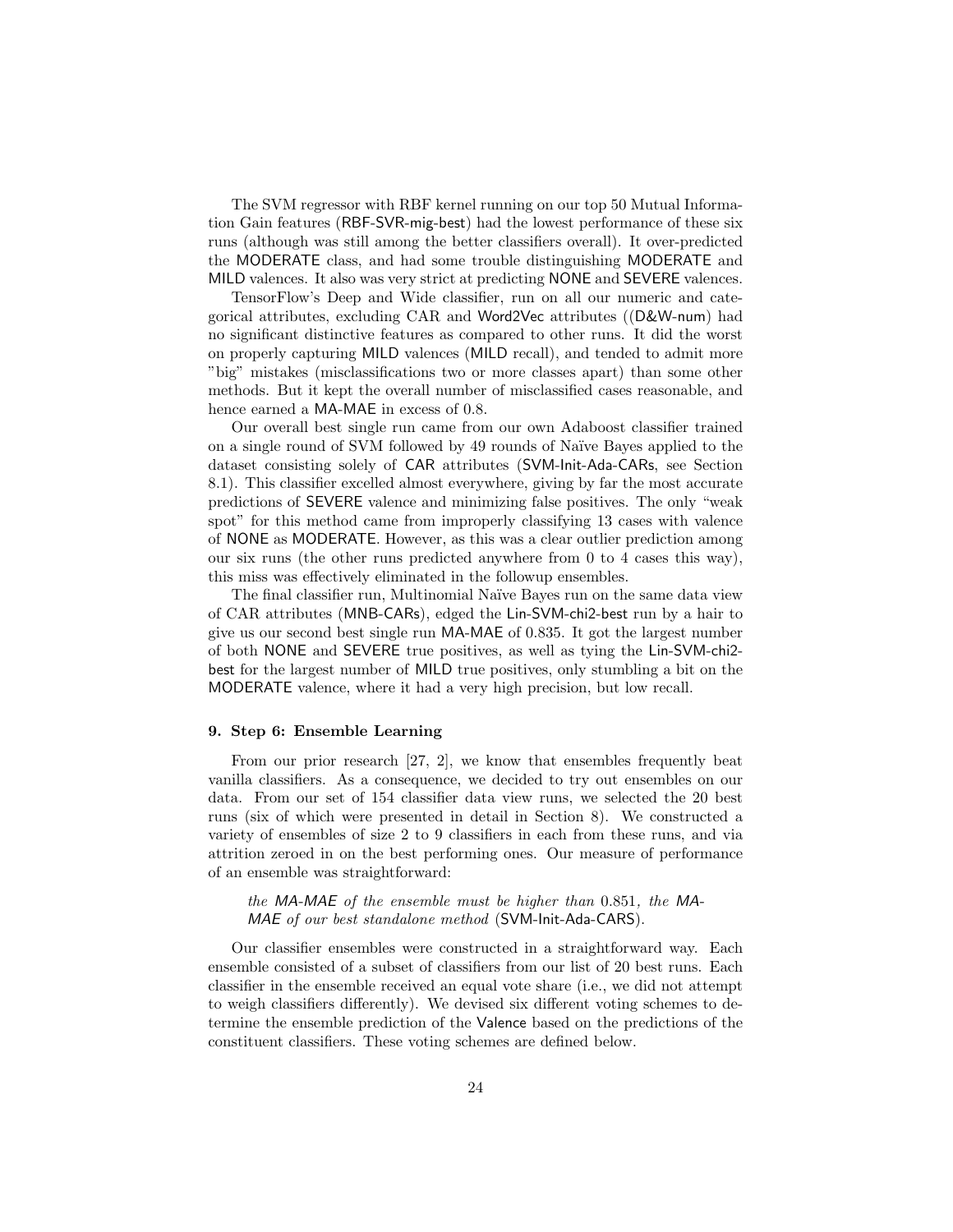Majority voting. A value of the Valence is selected if it was predicted by the majority (at least half) of classifiers in the ensemble. If such value does not exist, this method picks the *most common* Valence in the training set<sup>5</sup>.

Plurality voting. Given a parameter min votes, a specific value of the Valence is selected if it is the most common value and more than  $min_votes$  classifiers in the ensemble predict it. If such value does not exist, this method picks the most common Valence in the training set.

Majority\_favor\_MODERATE voting. This scheme selects the majority value of predicted Valence if one exists, the same way the majority scheme works. However, if a *majority* value does not exist, this voting scheme favors Valence  $=$ MODERATE: it selects this value if at least one classifier predicts it. If no classifier predicts  $Valence = MODERATE$ , this scheme defaults to the most common Valence in the training set.

Plurality\_favor\_MODERATE voting. This scheme selects the plurality value of Valence if it is predicted by more than  $min\_votes$  votes. If such value does not exist, but at least one classifier predicts Valence = MODERATE, this scheme selects this value. If no  $Valence = MODERATE$  prediction exists in the ensemble, the voting scheme defaults to the most common Valence in the training set.

Simple Round voting. This voting scheme simply finds the average prediction value among the ensemble classifiers, and rounds it to the nearest Valence value.

Tuned Round voting. Our most complicated voting scheme acts like another hyper-parametrization search.

The general idea behind this method is fairly straightforward, although the implementation does require some explanation. The simple round voting scheme assumes that the average valence of 2.6 (out of 3) points to the class Valence  $=$  SEVERE, as 2.6 is greater than the midpoint between the numeric Valence scores for MODERATE and SEVERE classes. However, Valence (despite how we choose to treat it on occasion) is not a continuous variable, but an ordinal one. Therefore, 0.5, 1.5 and 2.5 do not have to be the threshold values separating the neighboring valence classes. What should these values be? Well, we can treat this as yet another hyperparameter tuning problem, and find such values of the three threshold parameters that optimize the MA-MAE score.

For our experiments we used the following threshold sets, which give rise to a search space of 343 possibilities.

- NONE/MILD threshold: 0.25, 0.3, 0.4, 0.5, 0.6, 0.7, 0.75
- MILD/MODERATE threshold: 1.25, 1.3, 1.4, 1.5, 1.6, 1.7, 1.75
- MODERATE/SEVERE threshold: 2.25, 2.3, 2.4, 2.5, 2.6, 2.7, 2.75

<sup>&</sup>lt;sup>5</sup>In our training set, this was Valence=MILD.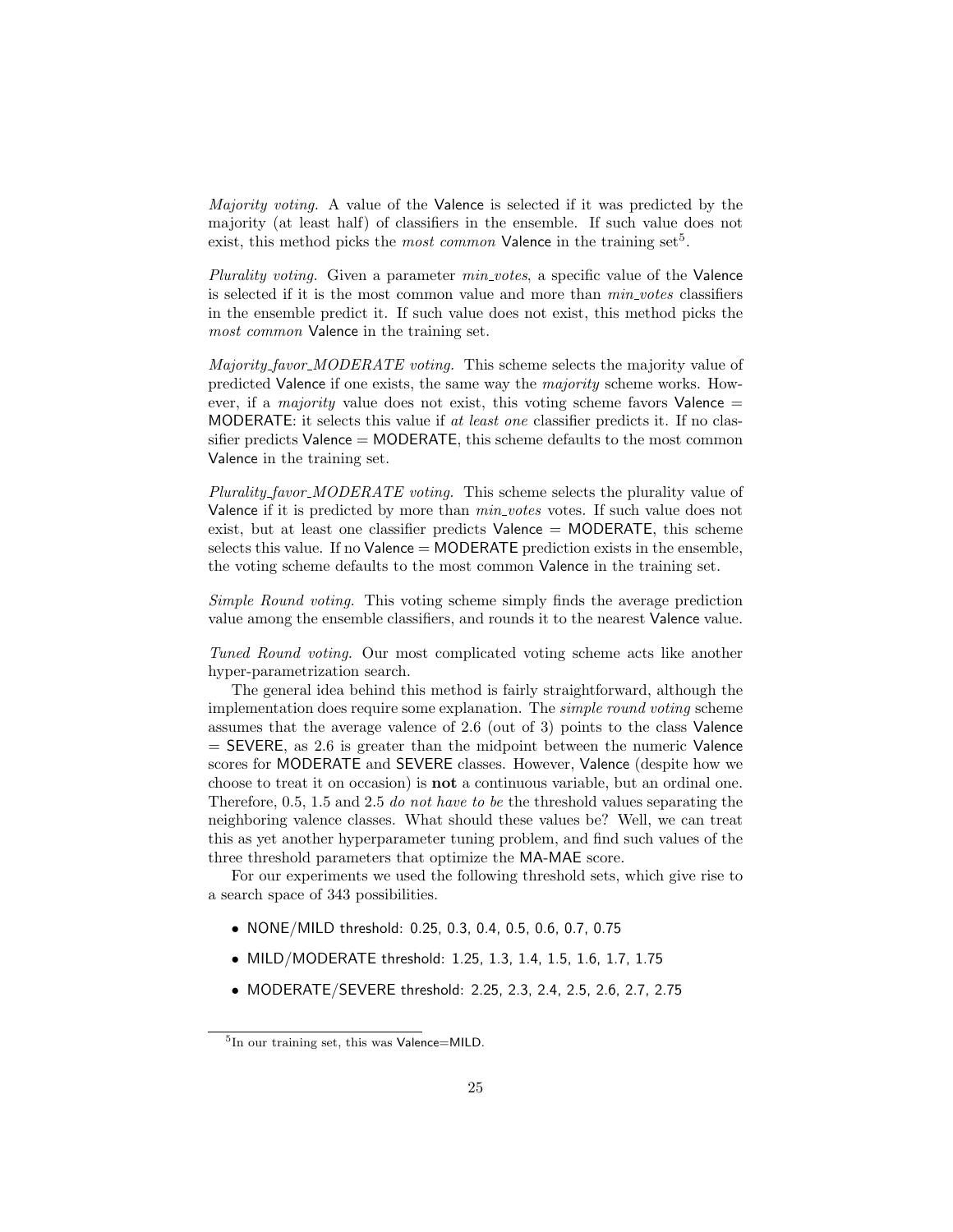To run all our ensembles through this voting mechanism we would have to generate in excess of 13.3 million combinations. To achieve this, the tuned round voting ensemble algorithm was parallelized onto a c4.4xlarge Cloud Instance on Amazon AWS. In addition, the mean votes of each of the 38,760 candidate ensembles were pre-computed using OpenBLAS [47]. Nonetheless, the entire computation took 8 hours with classifier ensembles of no larger than 6, whereas all Majority and Plurality schemes up to 9 completed on a single core in less time.

#### 9.1. Submitted Ensembles

Among the multitude of voting ensembles, we selected the five top performers (all providing us with  $1.5 - 3\%$  of lift over the best individual classifier) shown in Table 16. Notably, all these ensembles used the tuned voting ensemble voting, confirming to us that the tuning of the thresholds separating the neighboring Valence classes was a useful procedure. The MA-MAE scores reported in Table 16 were computed over the 325-record training set.

As we could only submit three guesses, we had to make our final choices from these five ensembles. We selected ensembles  $A$ ,  $B$  and  $C$  for official submission.

Ensemble B consisted only of the Random Forest regressor run on the full data view, and our most accurate standalone classifier, SVM-initialized Naïve Bayes AdaBoost on the Class Association Rules data view. It also was the best performer on the training set.

Ensembles A and C were selected to diversify our pool of guesses. Ensemble A was selected as the most accurate ensemble that did not feature classifiers trained on Class Association Rules alone. We chose Ensemble C over Ensemble E because in a secondary run on the 108 annotated by 1 records Ensemble E had a drop in accuracy that worried us. Additionally, Ensemble C was far better than the other ensembles in properly recognizing the Valence  $=$  SEVERE class.

Table 17 shows the confusion matrices of the three submitted ensembles on the 325-record training set. Table 19 shows the precision, recall and MAE for each Valence class for each ensemble. Table 19 shows the MA-MAE as well as the ROC-AUC and the  $R^2$  metrics. Table 20 shows overall precision, recall, f-measure and accuracy of the ensembles.

#### 9.2. Test Results

The results of running our three submitted ensembles on the 216-record test set are shown in Tables 21—24. Table 21 shows the confusion matrices of the three ensembles on the test set.

It is worth immediately noting, by comparing confusion matrices in Table 21 to those in Table 17 (for the training set), that all three ensembles overall performed as expected and did not overfit the training set by much. We note that all three ensembles excelled at not making huge mistakes: they had 10, 11, and 7 data points (respectively) with classification error of 2 or more. This compares with 7, 5, and 8 such data points misclassified on (somewhat larger) training set.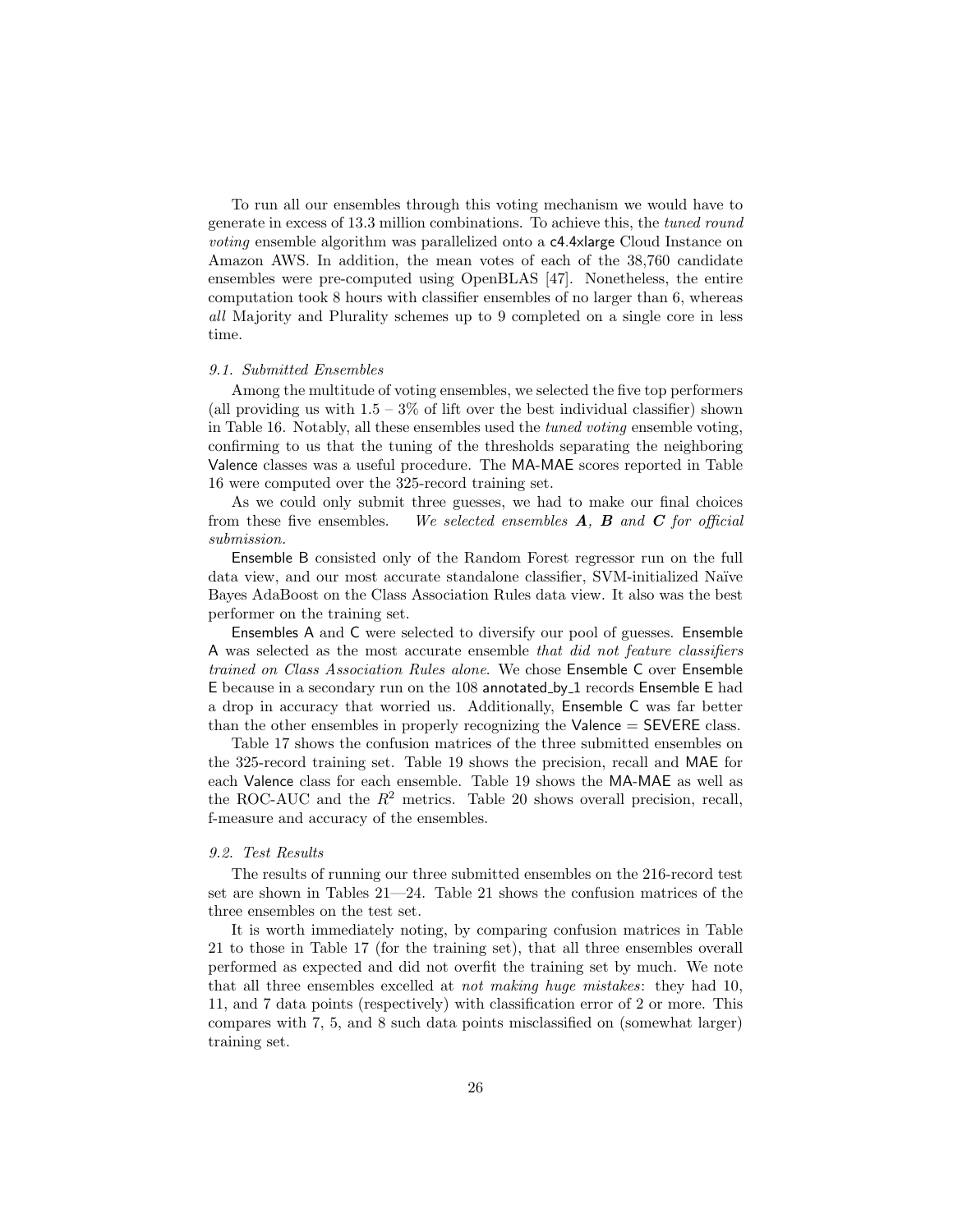| Name | <b>Classifiers</b>                | Voting            | MA-MAE |
|------|-----------------------------------|-------------------|--------|
|      | $RF$ -full<br>RF-reg-clf-full     |                   |        |
| A    | RF-Reg-full                       | Tuned round       | 0.865  |
|      | Lin-SVM-chi2-best                 | (0.7, 1.6, 2.25)  |        |
|      | Lin-SVM-anova-best<br>$DNN$ -full |                   |        |
| B    | RF-reg-full                       | Tuned round       | 0.882  |
|      | SVM-Init-Ada-CARS                 | (0.7, 1.7, 2.3)   |        |
|      | RF-Reg-full                       |                   |        |
|      | Lin-SVM-chi2-best                 |                   |        |
| C    | RBF-SVR-mig-best                  | Tuned round       | 0.865  |
|      | D&W-num                           | (0.75, 1.5, 2.25) |        |
|      | SVM-Init-Ada-CARS                 |                   |        |
|      | MNB-CARs                          |                   |        |
|      | RF-reg-full                       |                   |        |
| D    | Lin-SVM-chi2-best                 | Tuned round       | 0.850  |
|      | Lin-SVM-ANOVA                     | (0.5, 1.3, 2.3)   |        |
|      | DNN-full                          |                   |        |
|      | RF-Reg-full                       |                   |        |
| F    | SVM-Init-Ada-CARS                 | Tuned round       | 0.866  |
|      | $DNN$ -full                       | (0.7, 1.4, 2.4)   |        |
|      | Lin-SVM-chi2-best                 |                   |        |

Table 16: Top five voting ensembles. The MA-MAE value is computed on the 325-record training set.

| Ensemble A        | Pred NONE | Pred MILD | Pred MODERATE | Pred SEVERE |
|-------------------|-----------|-----------|---------------|-------------|
| <b>NONE</b>       | 34        | 10        |               | 0           |
| MILD              | 9         | 102       | 17            | 2           |
| <b>MODERATE</b>   |           | 15        | 48            | 18          |
| <b>SEVERE</b>     |           | 3         | 19            | 46          |
| <b>ENSEMBLE B</b> | Pred NONE | Pred MILD | Pred MODERATE | Pred SEVERE |
| <b>NONE</b>       | 29        | 15        |               |             |
| MILD              | 8         | 116       |               | 2           |
| <b>MODERATE</b>   |           | 20        | 54            |             |
| <b>SEVERE</b>     |           |           | 20            | 47          |
| <b>ENSEMBLE C</b> | Pred NONE | Pred MILD | Pred MODERATE | Pred SEVERE |
| <b>NONE</b>       | 31        | 14        |               |             |
| <b>MILD</b>       | 10        | 107       | 10            | 3           |
| <b>MODERATE</b>   | 2         | 21        | 42            | 17          |
| <b>SEVERE</b>     |           | 3         | 10            | 55          |

Table 17: Confusion Matrices on the 325 document training set for the 3 submitted Ensembles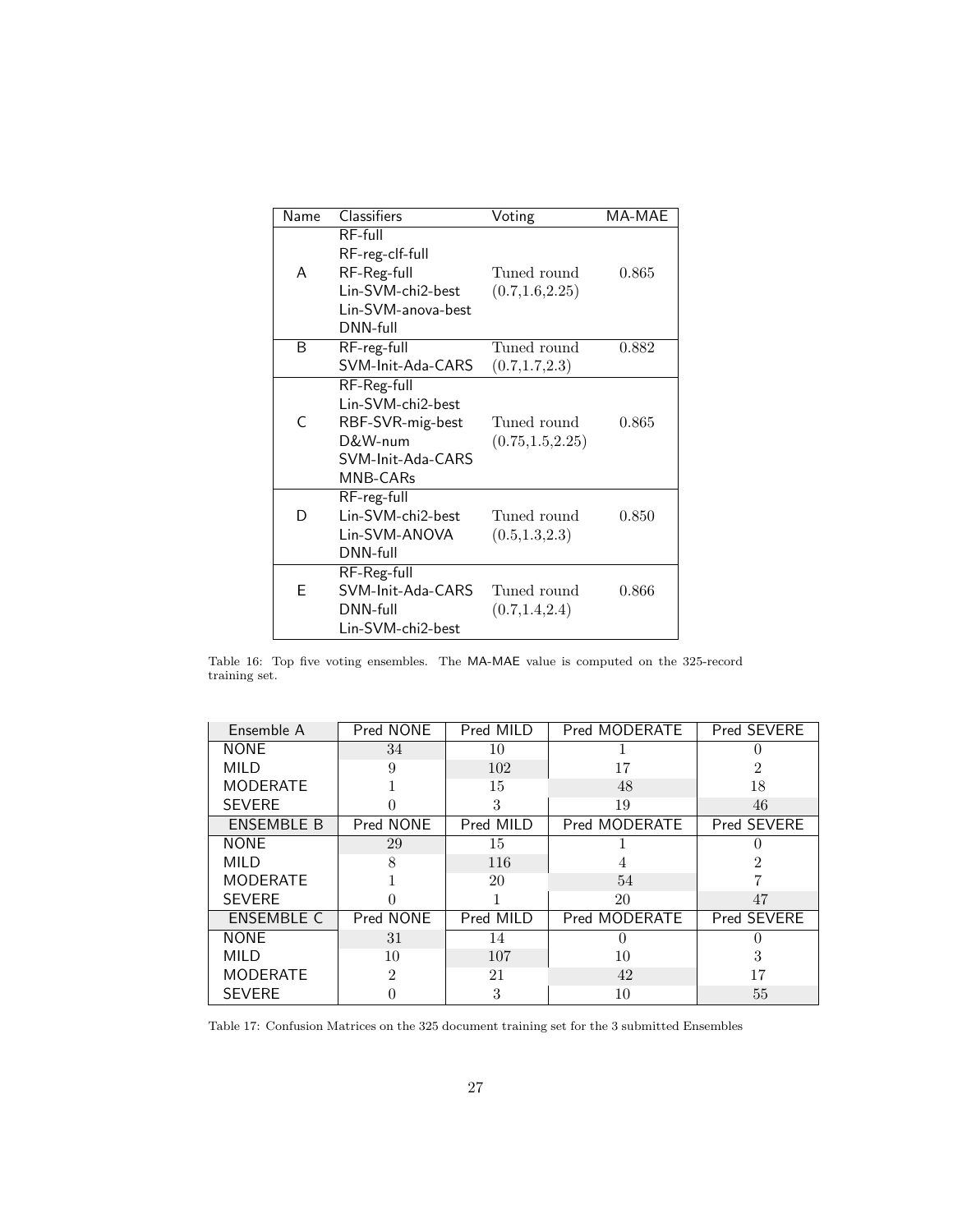| ENSEMBLE A        | Precision | Recall | MAF   |
|-------------------|-----------|--------|-------|
| <b>NONE</b>       | 0.773     | 0.756  | 0.911 |
| MILD              | 0.785     | 0.785  | 0.885 |
| <b>MODERATE</b>   | 0.565     | 0.585  | 0.787 |
| <b>SEVERE</b>     | 0.697     | 0.676  | 0.877 |
| <b>ENSEMBLE B</b> | Precision | Recall | MAE   |
| <b>NONE</b>       | 0.763     | 0.644  | 0.874 |
| MILD              | 0.763     | 0.892  | 0.939 |
| <b>MODERATE</b>   | 0.684     | 0.659  | 0.823 |
| <b>SEVERE</b>     | 0.839     | 0.691  | 0.892 |
| <b>ENSEMBLE C</b> | Precision | Recall | MAF   |
| <b>NONE</b>       | 0.721     | 0.689  | 0.896 |
| MILD              | 0.738     | 0.823  | 0.900 |
| <b>MODERATE</b>   | 0.677     | 0.512  | 0.744 |
| <b>SEVERE</b>     | 0.733     | 0.809  | 0.922 |

Table 18: Multi-class Precision, Recall and MAE on the 325 document training set for the 3 submitted Ensembles. Per-class MAE is normalized with the assumption that all predictions are maximally incorrect for each class.

| Ensemble | MA-MAE      | ROC-AUC |       |
|----------|-------------|---------|-------|
|          | 0.865       | 0.795   | 0.622 |
|          | 0.882       | 0.823   | 0.694 |
|          | $\,0.865\,$ | A 801   | 0.629 |

Table 19: Summary metrics on the 325 document training set for each of the 3 submitted Ensembles. All applicable metrics are macro-averaged when necessary. Higher is better.

| Ensemble | Precision | Recall | F <sub>1</sub> -Score | Accuracy |
|----------|-----------|--------|-----------------------|----------|
|          | 0.705     | 0.701  | 0.703                 | 0.708    |
| R        | 0.762     | 0.722  | 0.738                 | 0.757    |
|          | 0.717     | 0.708  | 0.709                 | 0.723    |

Table 20: Summary metrics on the 325 document training set for each of the 3 submitted Ensembles. All applicable metrics are macro-averaged when necessary. Higher is better.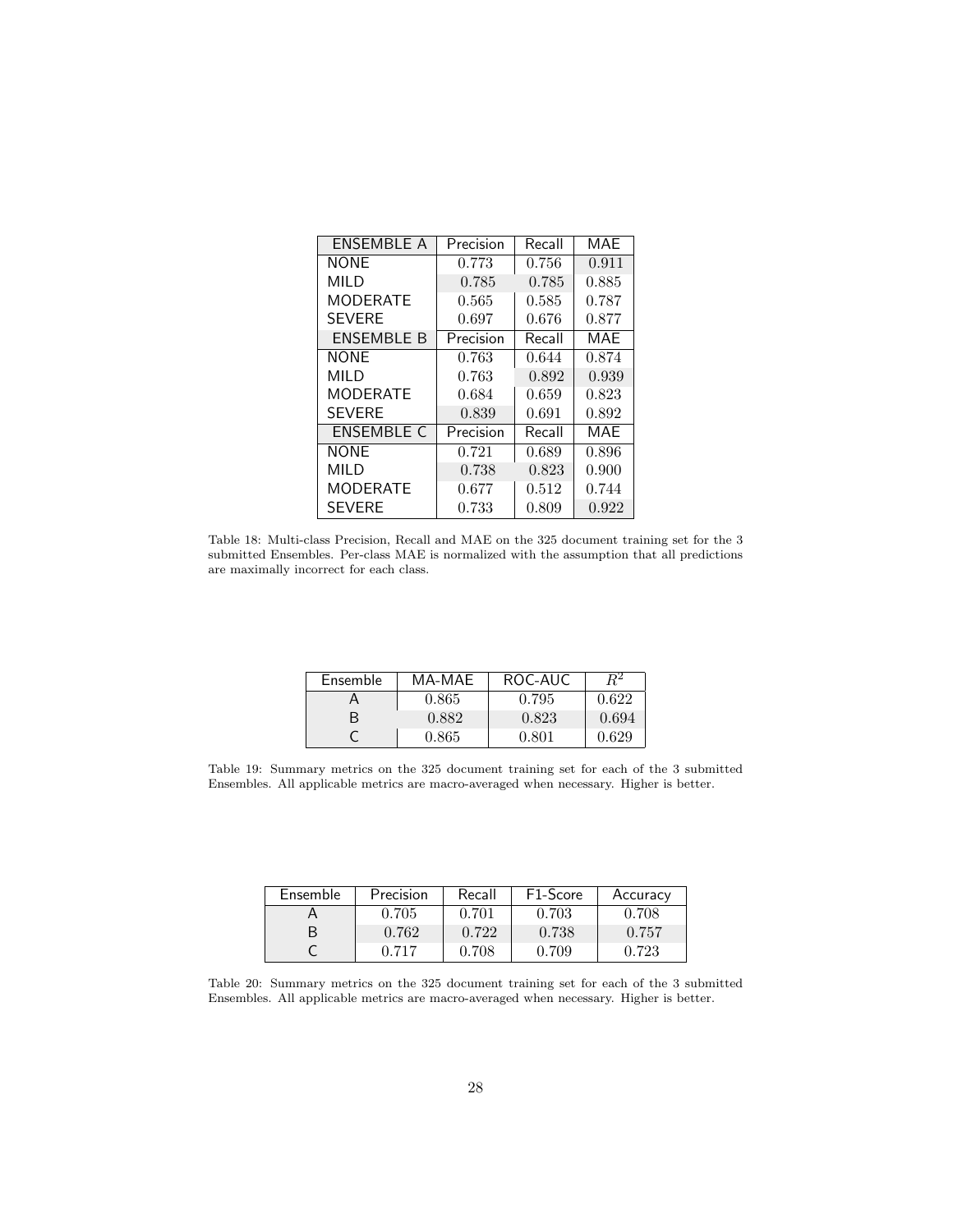| ENSEMBLE A        | Pred NONE      | Pred MILD | Pred MODERATE | Pred SEVERE    |
|-------------------|----------------|-----------|---------------|----------------|
| <b>NONE</b>       | 20             | 10        |               |                |
| MILD              | 12             | 66        | 5             | 3              |
| <b>MODERATE</b>   | $\overline{2}$ | 16        | 23            | 5              |
| <b>SEVERE</b>     |                | 3         | 10            | 39             |
| <b>ENSEMBLE B</b> | Pred NONE      | Pred MILD | Pred MODERATE | Pred SEVERE    |
| <b>NONE</b>       | 20             | 11        | $\left($      |                |
| MILD              | 4              | 68        | 13            |                |
| <b>MODERATE</b>   | $\overline{2}$ | 19        | 21            |                |
| <b>SEVERE</b>     |                | 8         | 7             | 38             |
| <b>ENSEMBLE C</b> | Pred NONE      | Pred MILD | Pred MODERATE | Pred SEVERE    |
| <b>NONE</b>       | 21             | 10        |               |                |
| <b>MILD</b>       |                | 64        | 13            | $\mathfrak{D}$ |
| <b>MODERATE</b>   | $\mathfrak{D}$ | 12        | 29            | 3              |
| <b>SEVERE</b>     |                | 3         | 9             | 41             |

Table 21: Confusion Matrices on the 216 document hidden test set for the 3 submitted Ensembles

| ENSEMBLE A        | Precision | Recall | MAE   |
|-------------------|-----------|--------|-------|
| <b>NONE</b>       | 0.571     | 0.645  | 0.871 |
| MII D             | 0.695     | 0.767  | 0.867 |
| <b>MODERATE</b>   | 0.590     | 0.500  | 0.739 |
| <b>SEVERE</b>     | 0.830     | 0.736  | 0.881 |
| <b>ENSEMBLE B</b> | Precision | Recall | MAE   |
| <b>NONF</b>       | 0.769     | 0.645  | 0.882 |
| MILD              | 0.642     | 0.791  | 0.890 |
| <b>MODERATE</b>   | 0.512     | 0.457  | 0.707 |
| <b>SEVERE</b>     | 0.884     | 0.717  | 0.855 |
| <b>ENSEMBLE C</b> | Precision | Recall | MAE   |
| <b>NONE</b>       | 0.700     | 0.677  | 0.892 |
| MILD              | 0.719     | 0.744  | 0.861 |
| MODERATE          | 0.569     | 0.630  | 0.794 |
| <b>SEVERE</b>     | 0.891     | 0.774  | 0.906 |

Table 22: Multi-class Precision, Recall and MAE on the 216 document hidden test set for the 3 submitted Ensembles. Per-class MAE is normalized with the assumption that all predictions are maximally incorrect for each class.

| Ensemble | MA-MAE | ROC-AUC |       |
|----------|--------|---------|-------|
|          | 0.837  | 0.776   | 0.534 |
|          | 0.833  | 0.763   | 0.539 |
|          | 0.863  | 0.799   | 0.629 |

Table 23: Summary metrics on the 216 document hidden test set for each of the three submitted Ensembles. All applicable metrics are macro-averaged when necessary. Higher is better.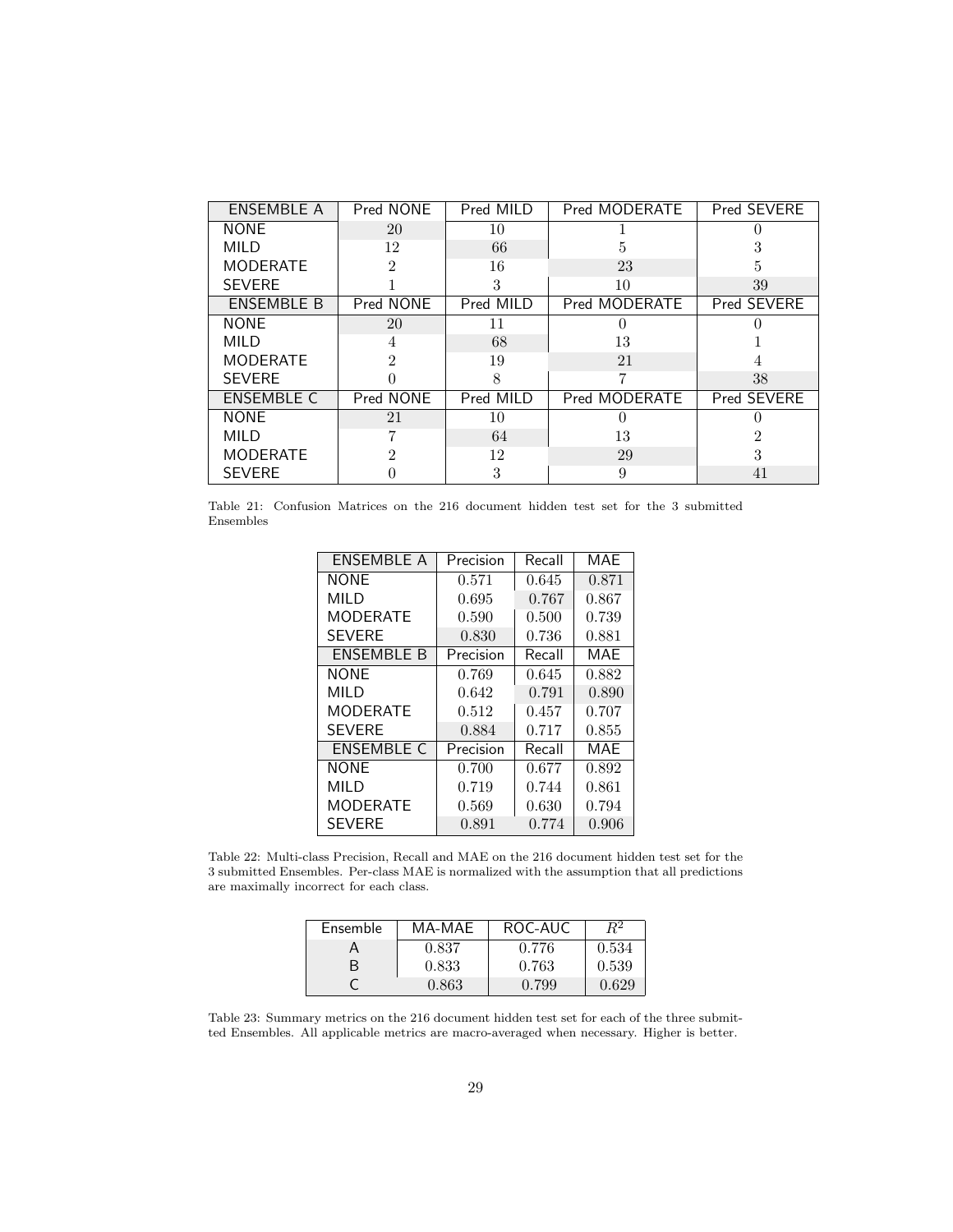| Ensemble | Precision | Recall | F <sub>1</sub> -Score | Accuracy |
|----------|-----------|--------|-----------------------|----------|
|          | 0.671     | 0.662  | 0.664                 | 0.685    |
| B        | 0.702     | 0.652  | 0.671                 | 0.681    |
|          | 0.720     | 0.706  | 0.712                 | 0.718    |

Table 24: Summary metrics on the 216 document hidden test set for each of the three submitted Ensembles. All applicable metrics are macro-averaged when necessary. Higher is better.

All three ensembles exhibited very similar performance on the 31 records with Valence  $=$  NONE. Ensemble A tended to underrate MILD cases, preferring to predict Valence = NONE when it made a mistake. Ensembles B and C went in the other direction, overrating the majority of mistakes on cases with Valence=MILD.

It is on cases with Valence=MODERATE and Valence=SEVERE Ensemble C showed a clearly better performance, both in terms of recall (correctly classifying 29 out of 46 MODERATE cases and 41 out of 53 SEVERE cases), and in terms of precision (keeping it above 50% for Valence=MODERATE, and allowing for only 5 false positives for Valence=SEVERE). These numbers, especially the precision for the Valence=SEVERE class wound up actually being better than the training set results (where Ensemble C had 20 false positives and 55 true positives in this)!

Table 22 shows precision, recall and MAE for each valence class for each ensemble. Table 23 shows the overall MA-MAE, ROC-AUC and  $R<sup>2</sup>$  metrics for each ensemble, while Table 24 summarizes precision, recall, f1-score and accuracy.

As seen from Table 22, Ensemble C wound up being the top scorer among our submissions. As we learned shortly after the submission period closed, Ensemble C wound up being the best overall predictor of patient condition severity in the entire CEGS N-GRID 2016 Shared Task in Clinical Natural Language Processing (Track 2).

#### 10. Conclusion and Future Work

The CREATEframework we built for Track 2 of the CEGS N-GRID 2016 Shared Task in Clinical Natural Language Processing introduces a number of novel features in the field of automated analysis of medical records. The core novel features of CREATE that proved to be crucial to our success included:

- Enhanced features. An aggressive approach to enhancing the initial patient evaluation records provided to us with a multitude of features from diverse sources. Almost all of our feature enhancement efforts contributed non-trivial amounts of features to the final feature set. In addition to traditional features used for medical data analysis, such as diagnosis signals and sentiment, we have added novel categories of features: cumulative scores, commonality features, and medication use features, that proved important.
- Use of Class Association Rules as features. Class Association Rules are often used by themselves to classify underlying data. In CREATE we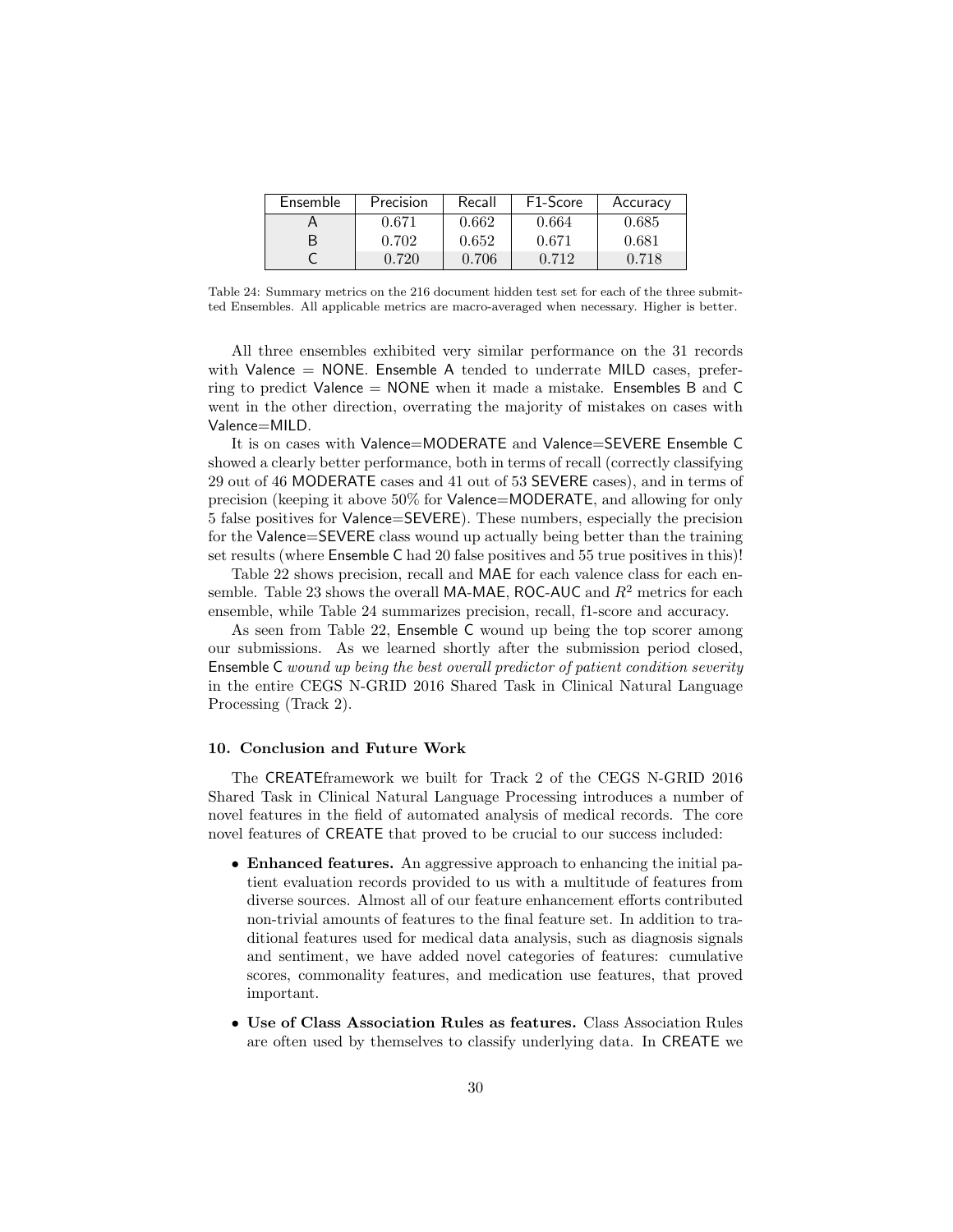"stacked" the learning processes by using a set of CARs with complete five-fold<sup>6</sup> coverage of our training set as *additional features* in our dataset, and using both the CARs-only and combined feature sets in subsequent classification and regression tasks.

- Feature Pruning and Data View construction. Our aggressive battery of feature pruning tests eliminated redundant or useless features. In addition, rather than using the full set of features for each classification tasks, we attempted to zero in on useful subsets of the features, either by feature type (all CAR features, all non-CAR features) or by the scores assigned to them by some of our pruning tests (features with highest  $\chi^2$ , mutual information gain, ANOVA  $F-value$ ). Separation of our data into these data views allowed us to better train our classifiers: the winning ensemble of six classifiers used four out of seven data views. The fact that some of the classifiers in the ensemble were trained on disjoint sets of features helped prevent overfit in the ensemble.
- Adaptations of classifiers. We adapted two classifiers to better work with the data. The Random Forest regressor with classification inference adaptation was made specifically to account for the nature of the target Valence class attribute and resulted in improved performance of the Random Forest classifier. This regressor was featured in one of the three of our final submissions. The SVM-Initialized Adaboost by far outperformed all individual classifiers, and featured prominently in our winning ensemble.
- Tuned Round Voting scheme for ensembles of classifiers. While our classifier ensembles were formed in a simple way by giving each classifier an equal vote in each outcome, the tuned round voting scheme for deciding the results of the vote, which was featured in all five best classifier ensembles was the third "stacked" learner in CREATE: it performed the hyper-parameter tuning to determine the best way to separate averaged (and therefore no longer integer) values between neighboring Valence classes. As seen from Table 16, the class thresholds learned by this method were different than the default values in almost all cases, which, by virtue of the method, improved the final accuracy of the ensembles.

Future Work. Word2Vec and other emerging text embedding NLP strategies have gained a large amount of notariety since the release of TensorFlow. Although Google's GoogleNews vectors worked well, utilizing PubMed's massive database of medical text would be a more domain-aware embedding strategy and training our own PubMedWordVectors would likely increase the amount of topic coherency. A second area of improvement is using of deep learning algorithms such as LSTMs from TensorFlow in an attempt to find convoluted, non-linear feature interactions.

 $6$ Meaning that each record in the training set was covered by at least five discovered Class Association Rules.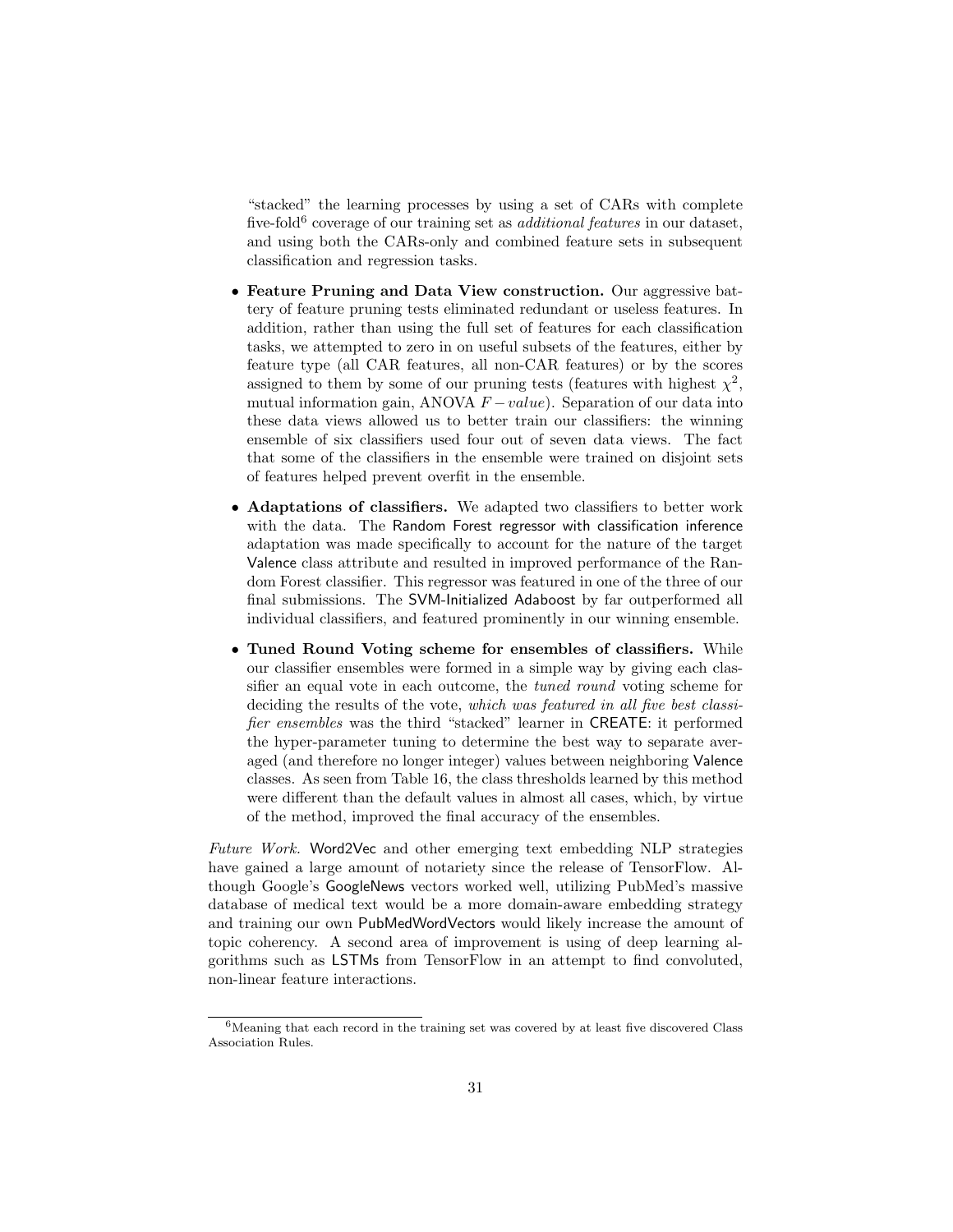Finally, the CREATE framework currently exists purely offline and is driven by a command line interface. Developing a more user-friendly and automated pipeline would allow SentiMetrix to more easily extend the applicability of the framework to a larger domain of medical records analysis, as well as to any data analytical tasks that involve large combined structured data and textual data feature sets.

#### Acknowledgements

Our team's work was supported by US Army Medcom/TATRC grant W81XWH-13-C-0030. The CEGS N-GRID 2016 Shared Task in Clinical Natural Language Processing was sponsored in part by two NIH awards: NIH P50 MH106933 (PI: Isaac Kohane) and NIH 4R13LM011411 (PI: Ozlem Uzuner).

### Bibliography

- [1] M. Abadi, P. Barham, J. Chen, Z. Chen, A. Davis, J. Dean, M. Devin, S. Ghemawat, G. Irving, M. Isard, M. Kudlur, J. Levenberg, R. Monga, S. Moore, D.G. Murray, B. Steiner, P.A. Tucker, V. Vasudevan, P. Warden, M. Wicke, Y. Yu, X. Zheng (2016) TensorFlow: A System for Large-Scale Machine Learning. in Proc. OSDI 2016, pp. 265–283
- [2] B. An, H. Chen, N. Park, and VS Subrahmanian. (2016) MAP: Frequency-Based Maximization of Airline Profits based on an Ensemble Forecasting Approach, in Proceedings of the 22nd ACM SIGKDD International Conference on Knowledge Discovery and Data Mining, pp. 421–430,
- [3] R.A. Baeza-Yates, B. Ribeiro-Neto. (1999) Modern Information Retrieval, Addison Wesley.
- [4] S. Banaszak, V. Kagan, A. Stevens, and V.S. Subrahmanian. (2013). COP-TADS:Clinical Online PTSD and TBI Analysis and Detection System, in Proc. Workshop on Visual Analytics in Healthcare'2013, pp. 86-89.
- [5] J. C Bezdek, R. J. Hathaway, R.E. Howard, C.A Wilson, M.P Windham. (1987). Local convergence analysis of a grouped variable version of coordinate descent, in Journal of Optimization Theory and Applications, pp. 471–477.
- [6] S. Bird, E. Klein, E. Loper. (2009) Natural Language Processing with Python: Analyzing Text with the Natural Language Toolkit, O'Reilly Media, June 2009.
- [7] R. Boulton, M. Porter. (2001) Snowball. http://snowballstem.org.
- [8] B.E.P. Box. (1953). Non-Normality and Tests on Variances. Biometrika, Biometrika Trust, Vol. 40 (3/4), pp. 318-–33
- [9] L. Breiman. (2001). Random Forests. Machine Learning, Vol. 45 (1): pp. 5-–32.
- [10] Eli Bressert. (2012 )SciPy and NumPy: Examples to Jumpstart your Scientific Python Programming, O'Reilly Media.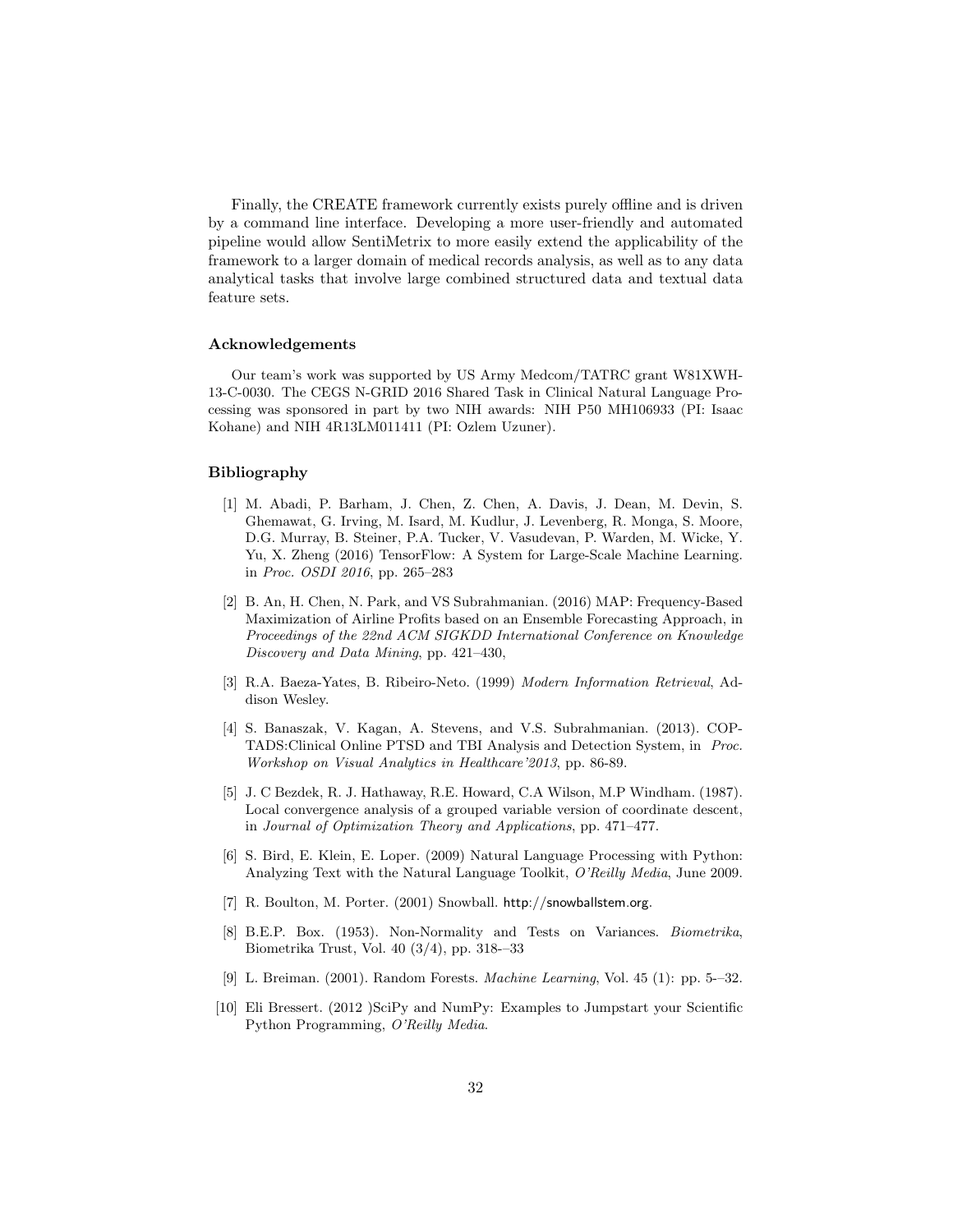- [11] T. Chen, C. Guestrin (2016) XGBoost: A Scalable Tree Boosting System, in Proc. KDD 2016, pp. 785–794
- [12] E. Choi, M.T. Bahadori, E. Searles, C. Coffey, M. Thompson, J. Bost, J. Tejedor-Sojo, J. Sun. (2016). Multi-layer representation learning for medical concepts in 22nd ACM SIGKDD International Conference on Knowledge Discovery and Data Mining (ACM 2016). pp. 1495–1504.
- [13] C. Cortes, V. Kuznetsov, M. Mohri. Learning Ensembles of Structured Predictions Rules in Proceedings of the 52nd Annual Meeting of Association for Computational Linguistics (ACL 2014). pp. 1–12.
- [14] C. Cortes, V. Vapnik (1995) Support-Vector Networks, Machine Learning Vol. 20(3), pp. 273–297
- [15] J. Dickerson, V. Kagan and V.S. Subrahmanian. (2014) Using Sentiment to Detect Bots on Twitter: Are Humans more Opinionated than Bots?, in Proc. ACM/IEEE Intl. Conf. on Advances in Social Network Analysis and Mining (ASONAM'2014), Beijing, pp. 620-627, Aug. 2014 (industrial papers session).
- [16] Y. Freund, and R. E. Schapire. (1999) A Short Introduction to Boosting, Journal of Japanese Society for Artificial Intelligence, Vol. 14(5):771-780, September, 1999.
- [17] G. H. Golub, R. Christian. (1970). Singular value decomposition and least squares solutions in Numerische mathematik 14.5. pp. 403-420.
- [18] J. Han, H. Pei, and Y. Yin. Mining Frequent Patterns without Candidate Generation. In Proc. Conf. on the Management of Data (SIGMOD'00, Dallas, TX). ACM Press, New York, NY, USA 2000.
- [19] T.K. Ho (1995). Random Decision Forests. In Proceedings of the 3rd International Conference on Document Analysis and Recognition, Montreal, QC, 14–16 August 1995. pp. 278–282.
- [20] V. Kagan, E. Rossini, and D. Sapounas. (2013) Sentiment analysis for PTSD signals. New York: Springer Science + Business Media.
- [21] V. Kagan, A. Stevens, and V. S. Subrahmanian (2015) Using Twitter Sentiment to Forecast the 2013 Pakistani Election and the 2014 Indian Election. IEEE Intelligent Systems Vol. 30(1): pp. 2—5
- [22] R. W. Hamming. (1950). Error detecting and error correcting codes in Bell System Technical Journal. Vol 29 (2): 147–160.
- [23] W. Li, J. Han, J. Pei (2001) CMAR: Accurate and Efficient Classification Based on Multiple Class-Association Rules. IEEE Computer Society ICDM '01: pp. 369–376
- [24] B. Liu, W. Hsu, Y. Ma (1998) Integrating Classification and Association Rule Mining. Association for the Advancement of Artifical Intelligence KDD: 98 Proceedings: pp. 80–86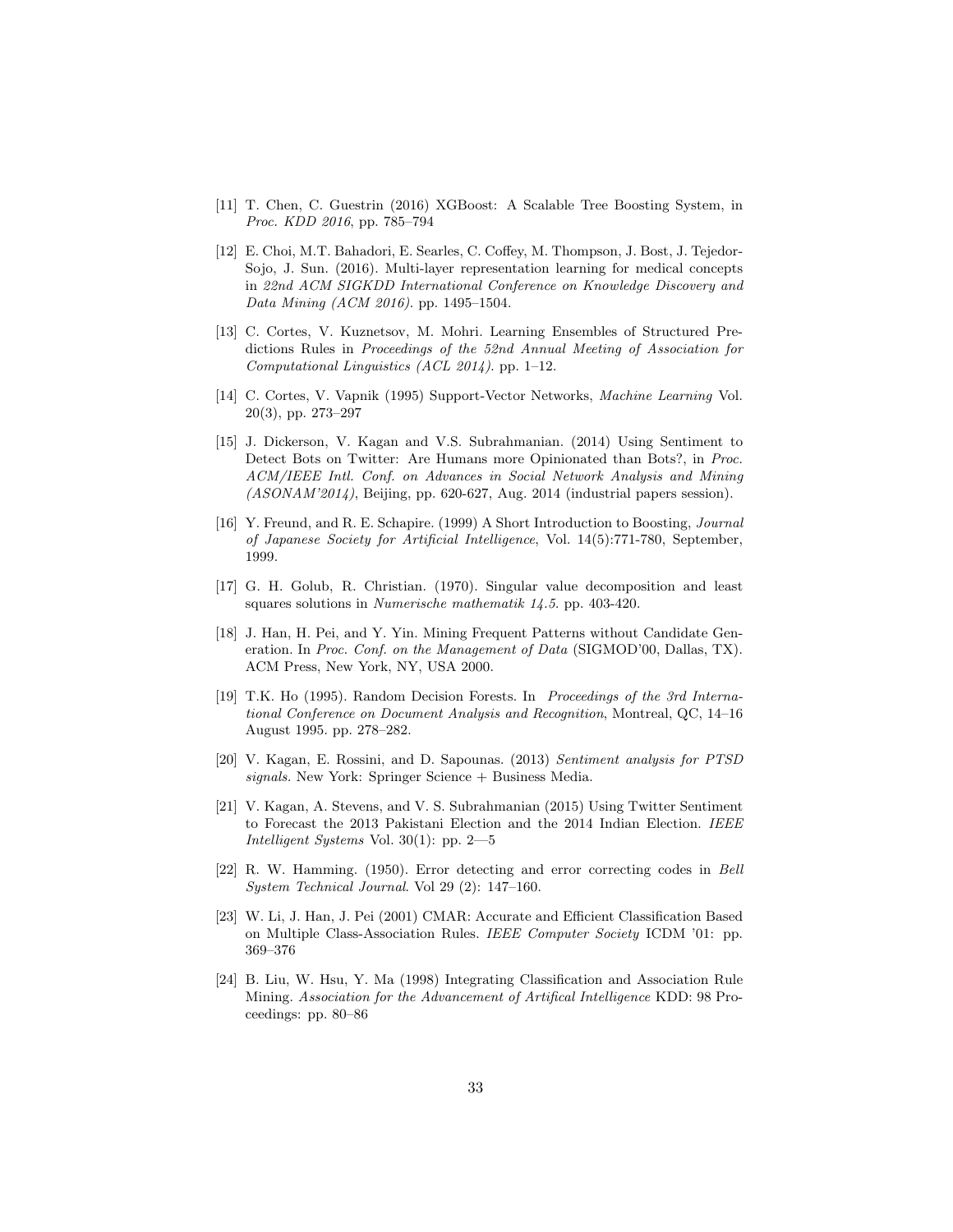- [25] T. Mikolov, I. Sutskever, K. Chen, G.S. Corrado, J. Dean (2013) Distributed Representations of Words and Phrases and their Compositionality. in Proc. NIPS 2013 pp. 3111–3119.
- [26] T. Mikolav, Q. Le (2014) Distributed Representations of Sentences and Documents. https://cs.stanford.edu/ quocle/paragraph vector.pdf
- [27] C.Kang, N. Park,B.A. Prakash, E. Serra, and VS Subrahmanian. (2016) Ensemble Models for Data-driven Prediction of Malware Infections, in Proceedings of the Ninth ACM International Conference on Web Search and Data Mining, pp. 583–592.
- [28] E. Naeseth (2009) Python FP-Growth Github. MIT Licence. https://github.com/enaeseth/python-fp-growth
- [29] F.V. Pedregosa. (2011) Scikit-learn: Machine learning in Python. Journal of Machine Learning Research, 12: 2825-2830.
- [30] J.W. Pennebaker. (2001) Linguistic Inquiry and Word Count: LIWC 2001. Lawrence Erlbaum Associates.
- [31] J. Pennington, R. Socher, C. D. Manning. (2014). Glove: Global Vectors for Word Representation in EMNLP. Vol: 14. pp. 1532–1543.
- [32] J.R. Quinlan. (1992) C4.5 Programs for Machine Learning, Morgan Kaufmann.
- [33] J.R. Quinlan (2010) Rulequest Research Data Mining Tools. http://www.rulequest.com
- [34] R. Rehurekm, P. Sojka. (2010). Software Framework for Topic Modelling with Large Corpora in Proceedings of the LREC 2010 Workshop on New Challenges for NLP Frameworks. pp. 45–50.
- [35] K. Rajeswari. Feature Selection by Mining Optimized Association Rules based on Apriori. (2015) in International Journal of Computer Applications. 119(20).
- [36] B.C. Ross. (2014) Mutual Information between Discrete and Continuous Data Sets. PLoS ONE, Volume 9(2): e87357.
- [37] D.L. Roter. (2011) The Expression of Emotion Through Nonverbal Behavior in Medical Visits: Mechanisms and Outcomes. Journal of General Internal Medicine, 21(Suppl 1), S28–S34.
- [38] G.K. Savova, J.J. Masanz, Ph.V. Ogren, J. Zheng, S. Sohn, K.C. Kipper-Schuler, C.G. Chute. (2010) Mayo clinical Text Analysis and Knowledge Extraction System (cTAKES): architecture, component evaluation and applications. Journal of the American Medical Informatics Association , 17(5), pp. 507-513.
- [39] R. Socher, J. Bauer, C.D. Manning and A.Y. Ng. (2013) Parsing With Compositional Vector Grammars. in Proceedings of ACL'2013.
- [40] V. S. Subrahmanian, A. Azaria, S. Durst, V. Kagan, A. Galstyan, K. Lerman, L. Zhu, E. Ferrara, A. Flammini, F. Menczer, R. Waltzman, A. Stevens, A. Dekhtyar, S. Gao, T. Hogg, F. Kooti, Y. Liu, O. Varol, P. Shiralkar, V. G. Vinod Vydiswaran, Q. Mei, T. Huang. (2016) The DARPA Twitter Bot Challenge. IEEE Computer, Issue No. 06, June 2016, vol. 49, pp. 38–46.